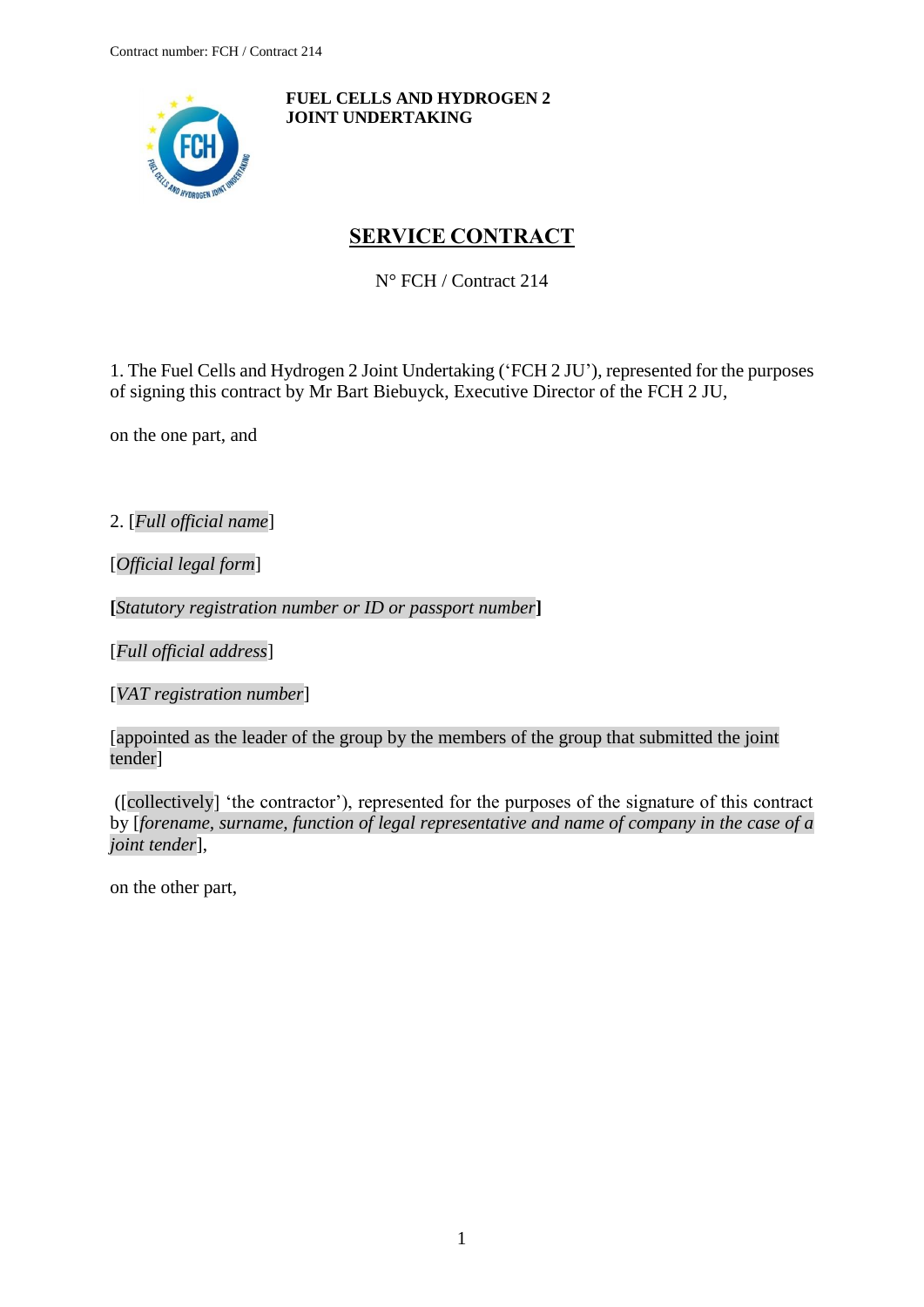#### HAVE AGREED

to the **special conditions,** the **general conditions for service contracts** and the following annexes:

- **Annex I** Tender specifications (reference No Ares (2018) …..)
- **Annex II** Contractor's tender (reference No [*complete*] of [*insert date*])
- **Annex III - (**in case of joint tender) Power(s) of Attorney, signed by each member in the consortium

which form an integral part of this contract ('the contract').

This contract sets out the obligations of the parties during and after the duration of this contract.

All documents issued by the contractor (end-user agreements, general terms and conditions, etc.) except its tender are held inapplicable, unless explicitly mentioned in the special conditions of this contract. In all circumstances, in the event of contradiction between this contract and documents issued by the contractor, this contract prevails, regardless of any provision to the contrary in the contractor's documents.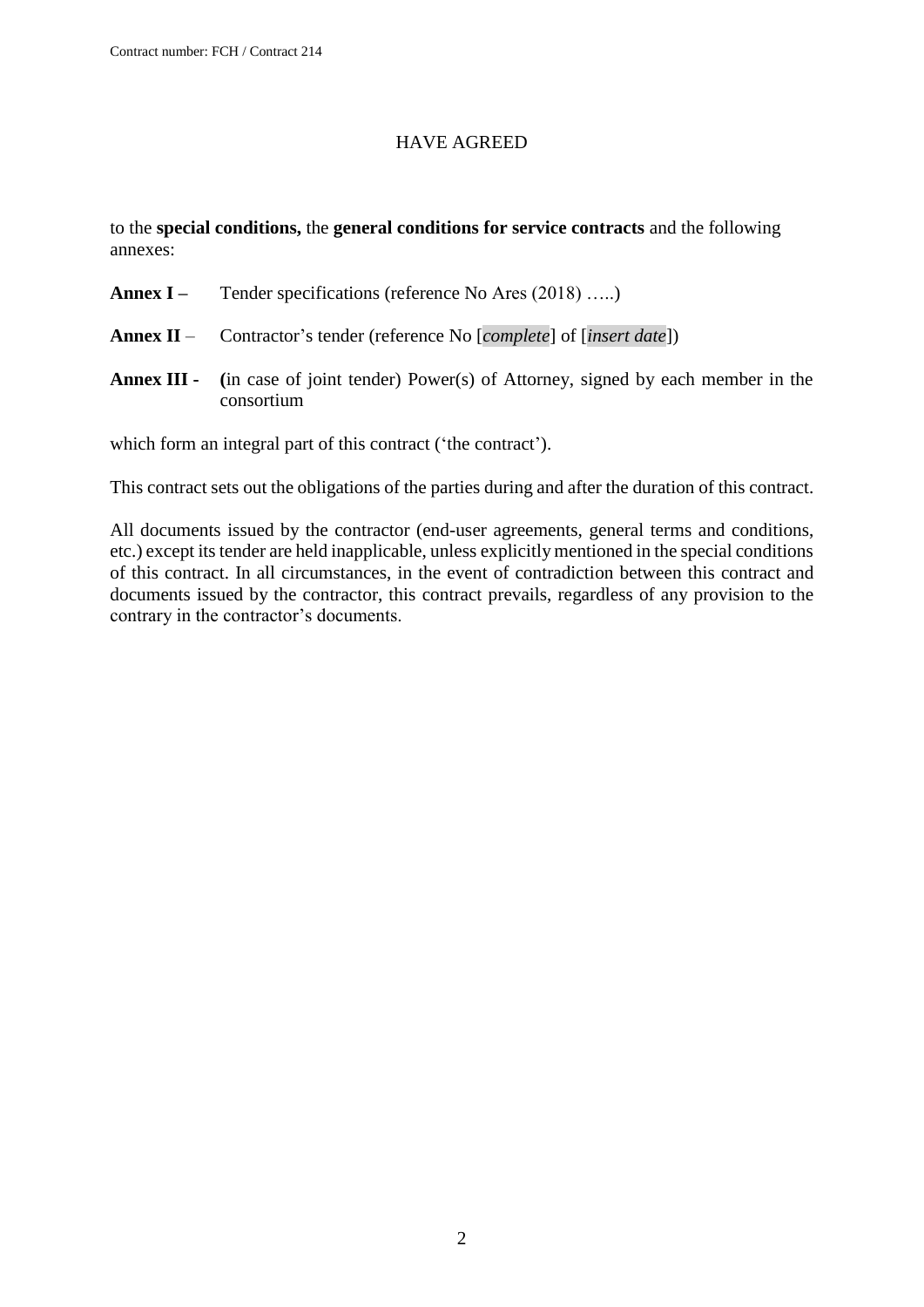# **TABLE OF CONTENTS**

<span id="page-2-0"></span>

| I.10.3. Provision of list of pre-existing rights and documentary evidence 10 |  |
|------------------------------------------------------------------------------|--|
|                                                                              |  |
|                                                                              |  |
| II. GENERAL CONDITIONS FOR THE SERVICE CONTRACT  12                          |  |
|                                                                              |  |
|                                                                              |  |
|                                                                              |  |
|                                                                              |  |
|                                                                              |  |
|                                                                              |  |
|                                                                              |  |
|                                                                              |  |
|                                                                              |  |
|                                                                              |  |
|                                                                              |  |
| II.7. Conflict of interest and professional conflicting interests  18        |  |
|                                                                              |  |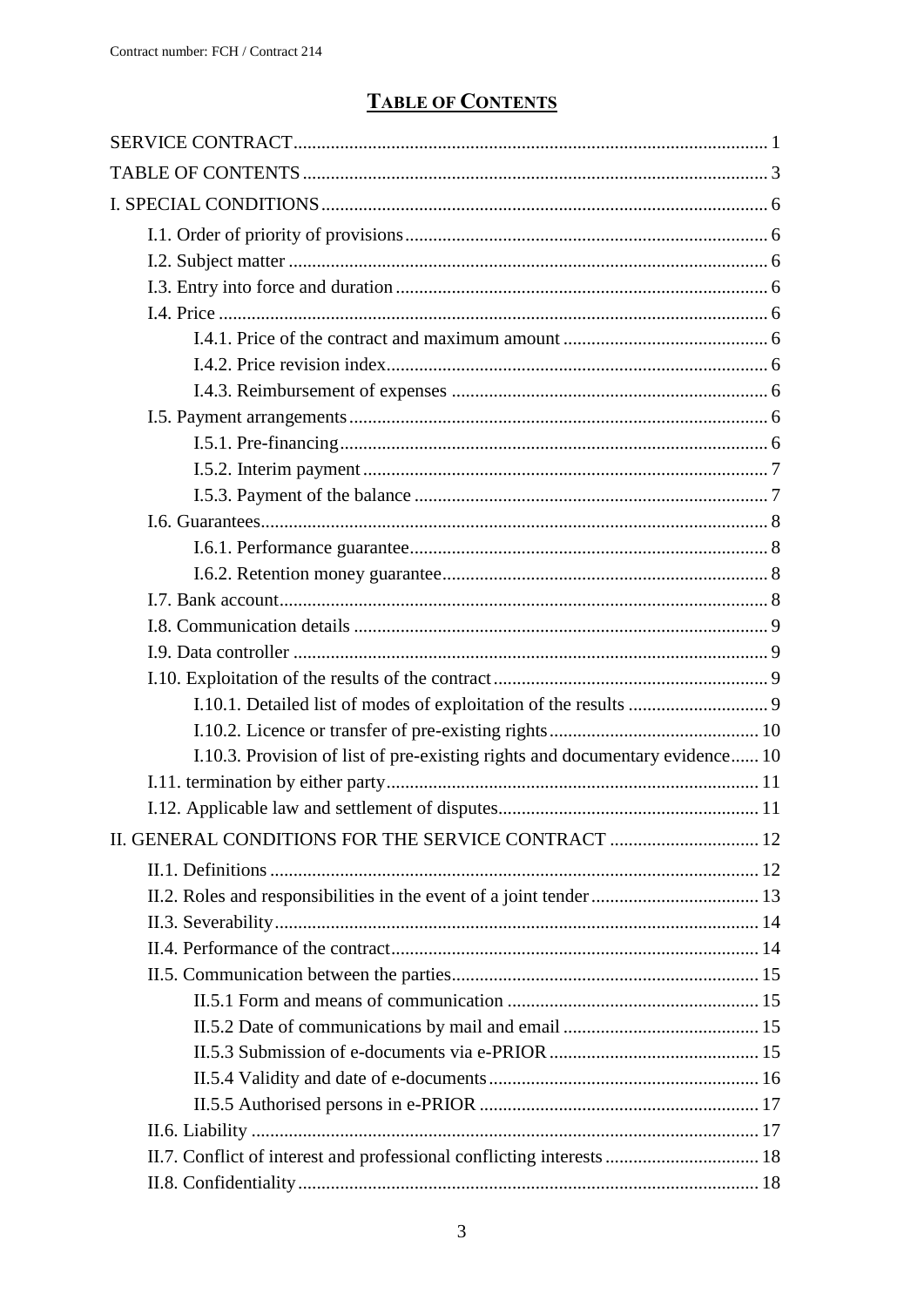| II.21.5. Pre-financing, performance and money retention guarantees  31 |  |
|------------------------------------------------------------------------|--|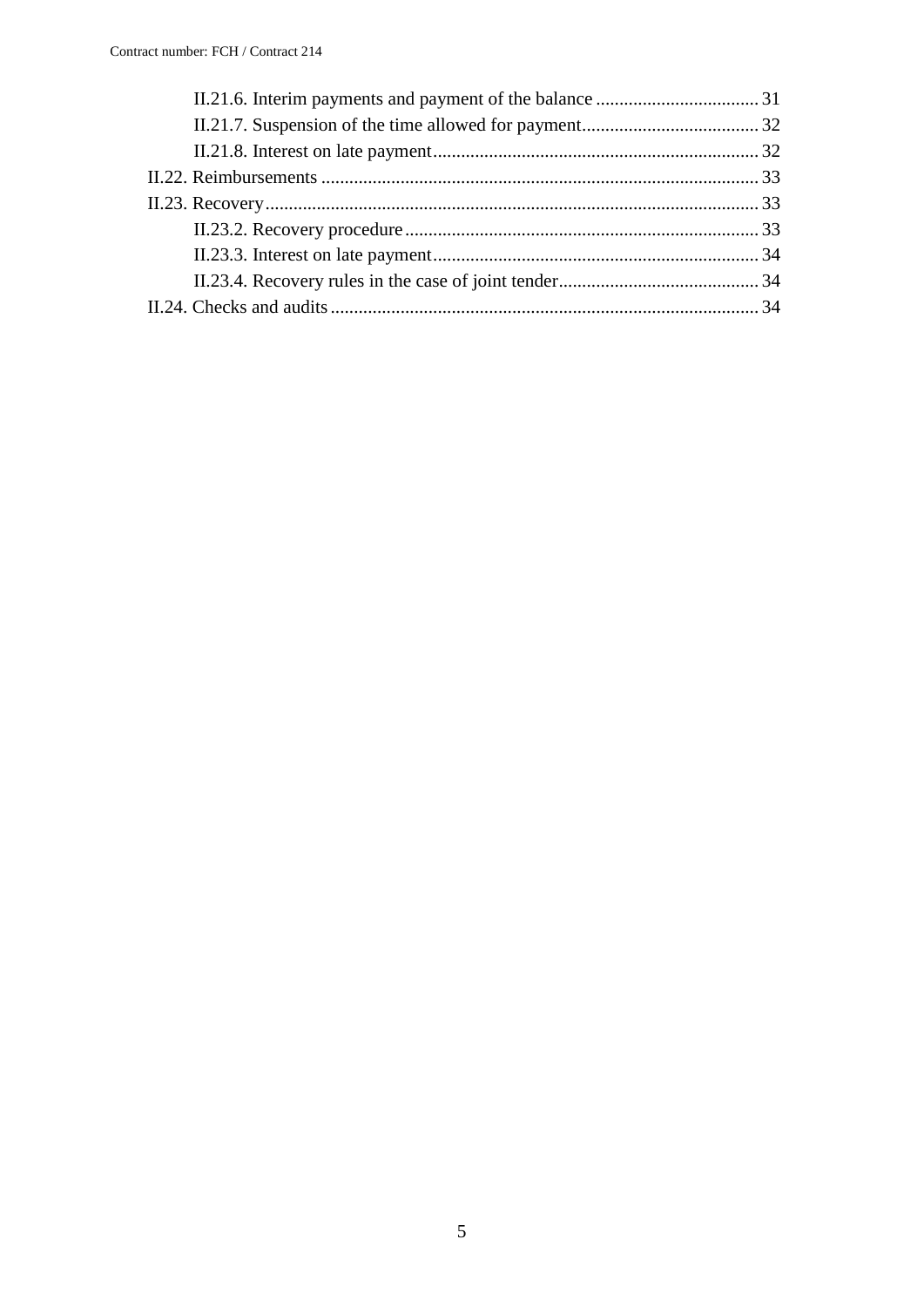# **I. SPECIAL CONDITIONS**

# <span id="page-5-0"></span>**I.1. ORDER OF PRIORITY OF PROVISIONS**

<span id="page-5-1"></span>If there is any conflict between different provisions in this contract, the following rules must be applied:

- (a) The provisions set out in the special conditions take precedence over those in the other parts of the contract.
- (b) The provisions set out in the general conditions take precedence over those in the other annexes.
- (c) The provisions set out in the tender specifications (Annex I) take precedence over those in the tender (Annex II).

# **I.2. SUBJECT MATTER**

<span id="page-5-2"></span>The subject matter of the contract is the creation of the creation of a concept for an HRS availability system, as described in Annex I to this contract.

# **I.3. ENTRY INTO FORCE AND DURATION**

- <span id="page-5-3"></span>**I.3.1** The contract enters into force on the date on which the last party signs it.
- **I.3.2** The performance of the contract cannot start before its entry into force.
- **I.3.3** The duration of the performance of the contract must not exceed 12 months. Performance of the contract starts from the date of entry into force of the contract.

<span id="page-5-4"></span>The period of performance of the contract may be extended only with the express written agreement of the parties before the expiration of such period.

# **I.4. PRICE**

### <span id="page-5-5"></span>**I.4.1. Price of the contract and maximum amount**

The maximum total amount to be paid by the FCH 2 JU under the contract shall be EUR [...] covering all tasks executed.

### **I.4.2. Price revision index**

<span id="page-5-7"></span><span id="page-5-6"></span>Price revision is not applicable to this contract.

### **I.4.3. Reimbursement of expenses**

<span id="page-5-8"></span>Reimbursement of expenses is not applicable to this contract.

### **I.5. PAYMENT ARRANGEMENTS**

### <span id="page-5-9"></span>**I.5.1. Pre-financing**

Pre-financing is not applicable to this contract.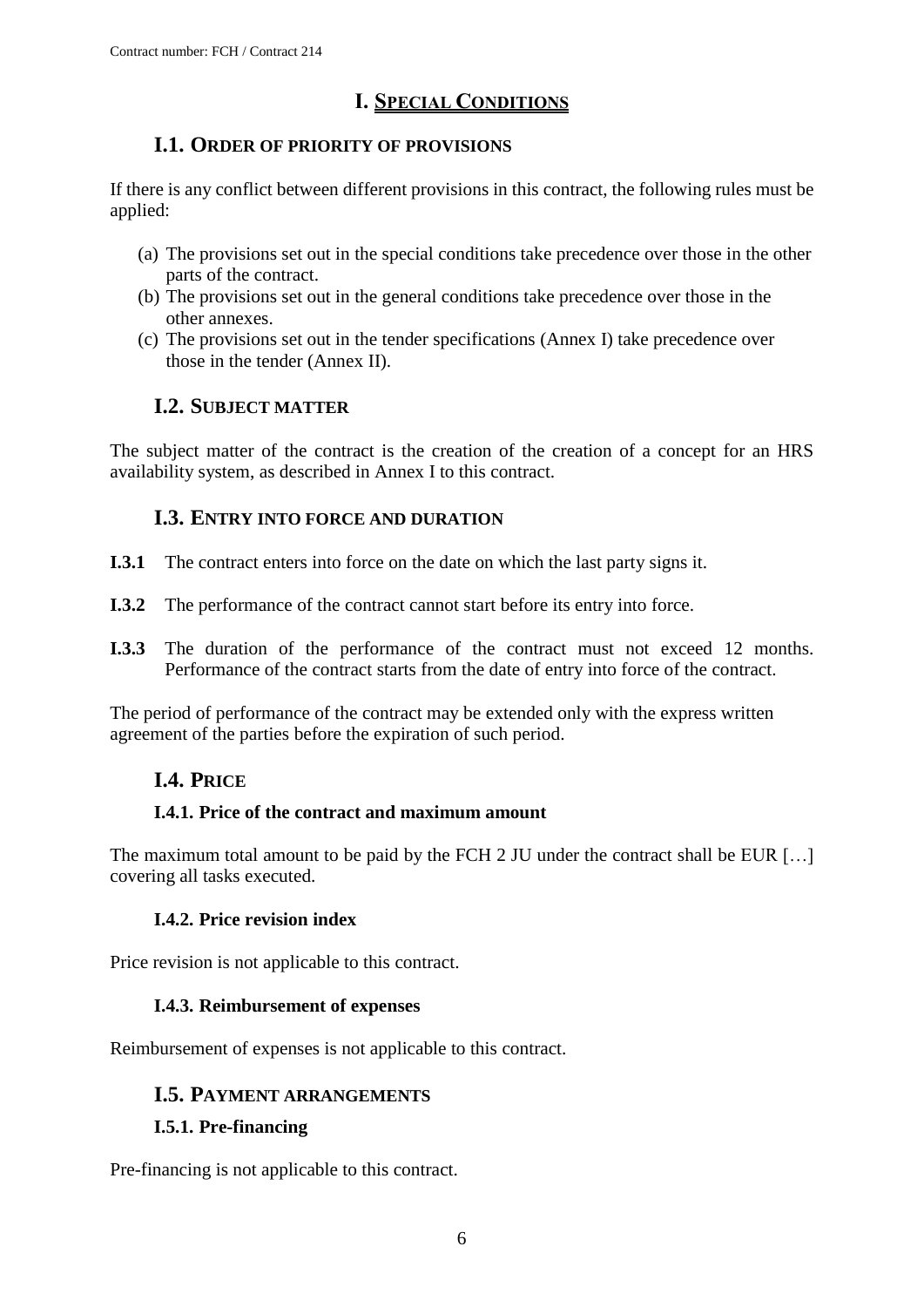# **I.5.2. Interim payment**

<span id="page-6-1"></span><span id="page-6-0"></span>1. The contractor (or leader in the case of a joint tender) may claim interim payment equalling in total to 50% of the price referred to in Article I.4.1, in accordance with Article II.21.6 and the terms set out in Annex I.

The contractor must send an invoice in paper format or via e*-PRIOR* for each interim payment as provided for in the tender specifications, accompanied by the following:

- (a) a list of all *pre-existing rights* to the *results* or parts of the *results* or a declaration stating that there are no such *pre-existing rights*, as provided for in Article II.13.4;
- (b) the interim deliverables as specified in the Tender specifications

2. The contracting authority must approve any submitted documents or deliverables and pay within 30 days from receipt of the invoice.

3. If the contracting authority has observations to make, it must send them to the contractor (or leader in the case of a joint tender) and suspend the time limit for payment in accordance with Article II.21.7. The contractor (or leader in case of a joint tender) has 30 days to submit additional information or corrections or a new version of the documents if the contracting authority requires it.

4. The contracting authority must give its approval and pay within the remainder of the timelimit indicated in point (2) unless it rejects partially or fully the submitted documents or deliverables.

### **I.5.3. Payment of the balance**

1. The contractor (or leader in the case of a joint tender) may claim the payment of the balance in accordance with Article II.21.6.

The contractor (or leader in the case of a joint tender) must send an invoice in paper format or via e*-PRIOR* for payment of the balance due under the contract, as provided for in the tender specifications and accompanied by the following:

- (a) a list of all *pre-existing rights* to the *results* or parts of the *results* or a declaration stating that there are no such *pre-existing rights*, as provided for in Article II.13.4;
- (b) the deliverables as specified in the tender specifications;

2. The contracting authority must approve the submitted documents or deliverables and pay within 30 days from receipt of the invoice.

3. If the contracting authority has observations to make, it must send them to the contractor (or leader in the case of a joint tender) and suspend the time limit for payment in accordance with Article II.21.7.

The contractor (or leader in the case of a joint tender) has 30 days to submit additional information or corrections or a new version of the documents if the contracting authority requires it.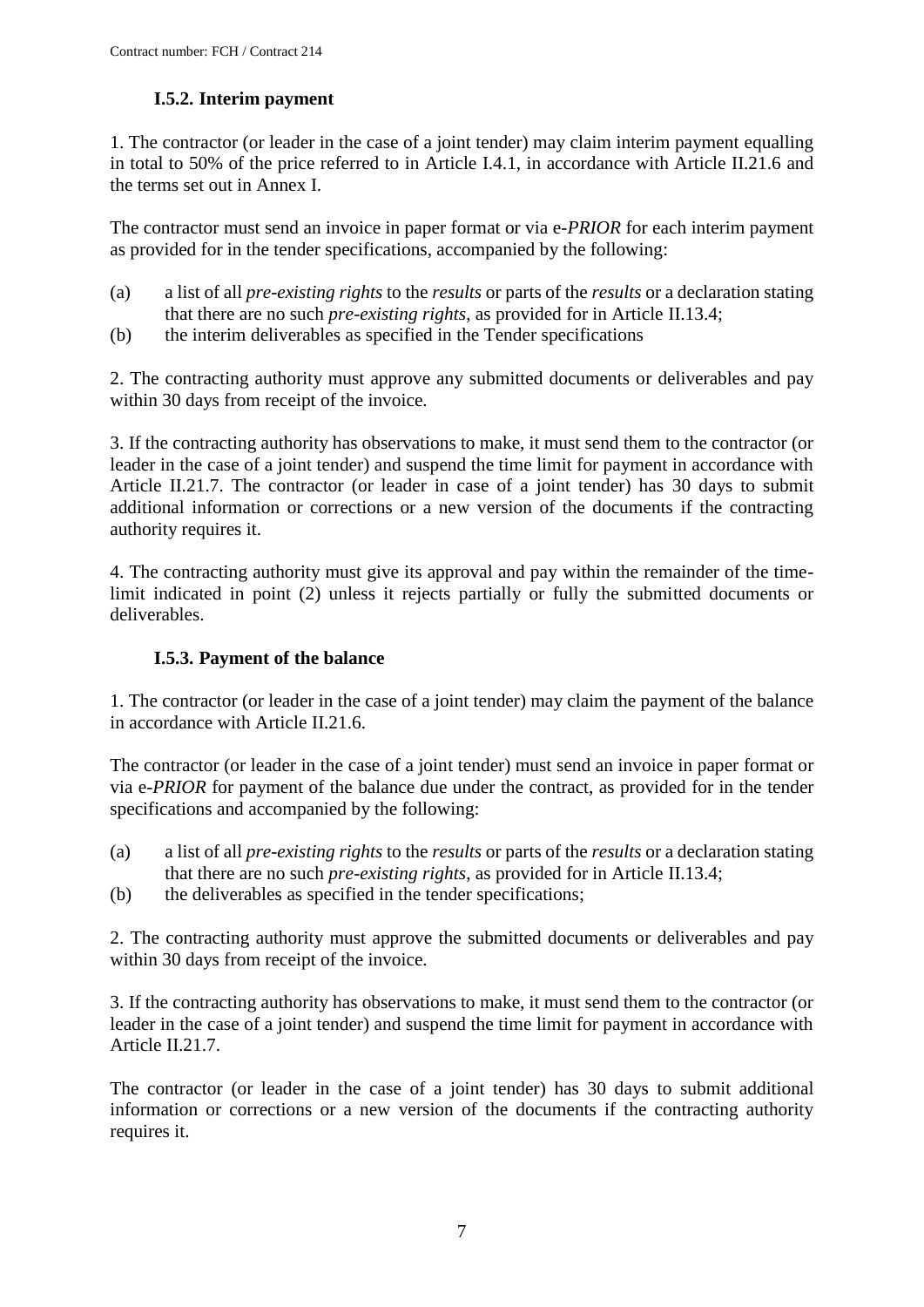4. The contracting authority must give its approval and pay within the remainder of the timelimit indicated in point (2.) unless it rejects partially or fully the submitted documents or deliverables.]

\*\*\*

### *[Option: for contractors for which VAT is due in Belgium]*

[In Belgium, use of this contract constitutes a request for VAT exemption No 450, Article 42, paragraph 3.3 of the VAT code (circular 2/1978), provided the invoice includes the statement: 'Exonération de la TVA, Article 42, paragraphe 3.3 du code de la TVA (circulaire 2/1978)'.]

#### *[Option: for contractors for which VAT is due in Luxembourg]*

[In Luxembourg, the contractor must include the following statement in the invoices: "Commande destinée à l'usage officiel de l'Union européenne. Exonération de la TVA Article 43 § 1 k 2ème tiret de la loi modifiée du 12.02.79. 'In the case of intra-Community purchases, the statement to be included in the invoices is: "For the official use of the European Union. VAT Exemption / European Union/ Article 151 of Council Directive 2006/112/EC.']

## **I.6. GUARANTEES**

<span id="page-7-1"></span><span id="page-7-0"></span>Guarantees are not applicable to this contract.

#### **I.6.1. Performance guarantee**

<span id="page-7-2"></span>Performance guarantee is not applicable to this contract.

### **I.6.2. Retention money guarantee**

<span id="page-7-3"></span>Retention money guarantee is not applicable to this contract.

### **I.7. BANK ACCOUNT**

Payments must be made to the contractor's (or leader's in the case of a joint tender) bank account denominated in euro, identified as follows:

Name of bank:

Full address of branch:

Exact denomination of account holder:

Full account number including bank codes:

[IBAN $<sup>1</sup>$  code:]</sup>

 $\overline{a}$ 

<sup>&</sup>lt;sup>1</sup> BIC or SWIFT code for countries with no IBAN code.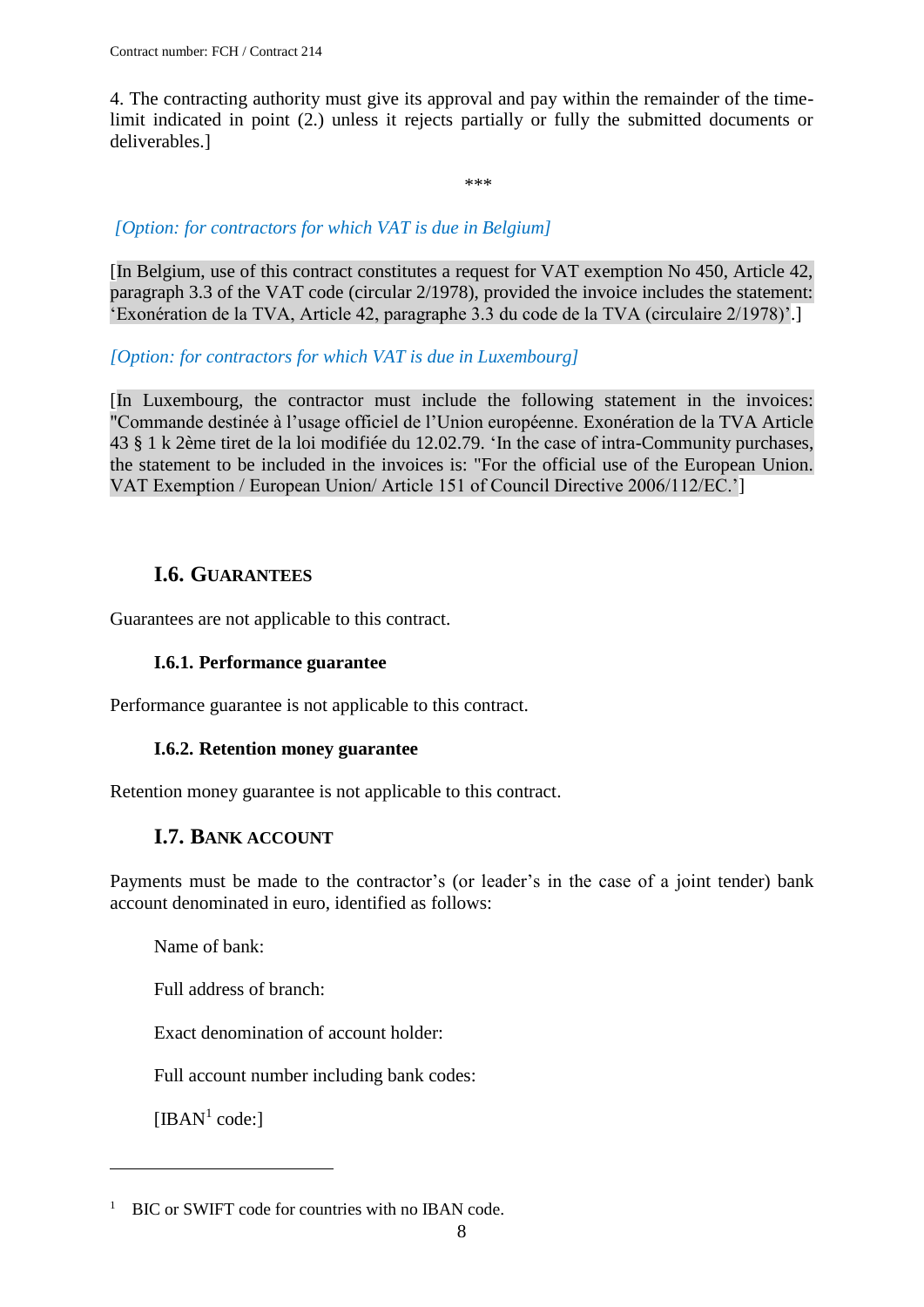# **I.8. COMMUNICATION DETAILS**

<span id="page-8-0"></span>For the purpose of this contract, communications must be sent to the following addresses:

Contracting authority:

FCH 2 JU

Avenue de la Toison d'Or 56-60

1060 Brussels

[info.procurement@fch.europa.eu](mailto:info.procurement@fch.europa.eu)

Contractor (or leader in the case of a joint tender):

[*Full name*]

[*Function*]

[*Company name*]

[*Full official address*]

E-mail: [*complete*]

### **I.9. DATA CONTROLLER**

<span id="page-8-2"></span><span id="page-8-1"></span>For the purpose of Article II.9, the data controller is the Executive Director of FCH 2 JU.

### **I.10. EXPLOITATION OF THE RESULTS OF THE CONTRACT**

### <span id="page-8-3"></span>**I.10.1. Detailed list of modes of exploitation of the results**

In accordance with Article II.13.1 whereby the FCH 2 JU acquires ownership of the *results* as defined in this contract, including the tender specifications, these *results* may be used for any of the following modes of exploitation:

(a) use for its own purposes:

- making available to the staff of the FCH 2 JU;
- making available to the persons and entities working for the contracting authority or cooperating with it, including contractors, subcontractors whether legal or natural persons, Union institutions, agencies and bodies, Member States' institutions;
- installing, uploading, processing;
- arranging, compiling, combining, retrieving;
- copying, reproducing in whole or in part and in unlimited number of copies.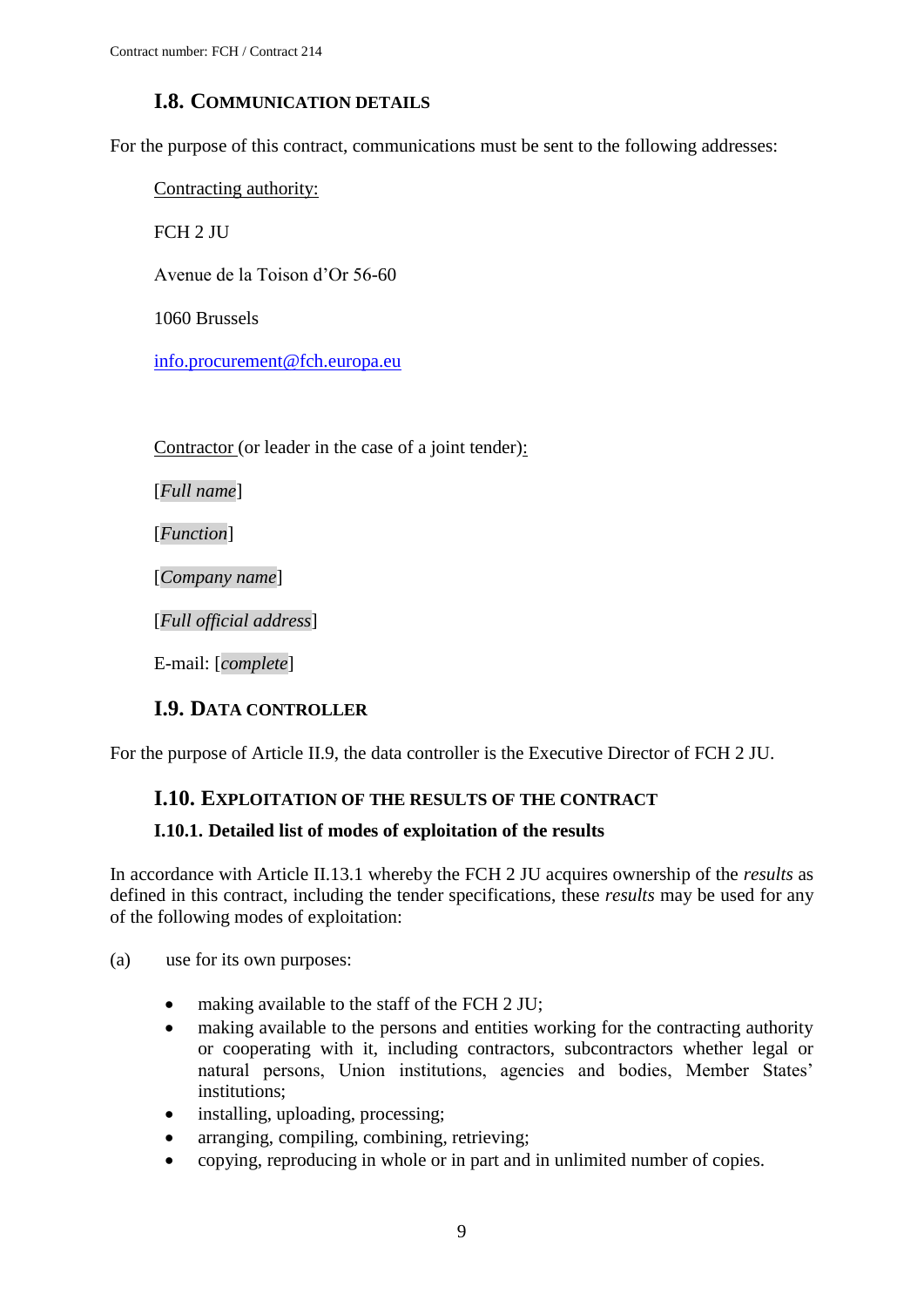(b) distribution to the public in hard copies, in electronic or digital format, on the internet including social networks as a downloadable or non-downloadable file;

(c) communication through press information services;

(d) inclusion in widely accessible databases or indexes, such as via 'open access' or 'open data' portals, or similar repositories, whether freely accessible or accessible only upon subscription;

(e) modifications by the FCH 2 JU or by a third party in the name of the FCH 2 JU, including:

- shortening;
- summarising;
- modifying the content, the dimensions:
- making technical changes to the content (necessary correction of technical errors), adding new parts or functionalities, changing functionalities, providing third parties with additional information concerning the result (e.g. source code) with a view to making modifications;
- addition of new elements, paragraphs, titles, leads, bolds, legend, table of content, summary, graphics, subtitles, sound;
- addition of metadata, for text and data-mining purposes; addition of rightmanagement information; addition of technological protection measures;
- preparation in audio form, preparation as a presentation, animation, pictograms story, slide-show, public presentation;
- extracting a part or dividing into parts;
- translating, inserting subtitles, dubbing in different language versions:

(f) rights to authorise, license, or sub-license in case of licensed *pre-existing rights*, the modes of exploitation set out in any of the points (a) to (e) to third parties.

(g) other adaptations which the parties may later agree; in such case, the following rules apply: the contracting authority must consult the contractor. If necessary, the contractor must in turn seek the agreement of any *creator* or other right holder and must reply to the contracting authority within one month by providing its agreement, including any suggestions of modifications, free of charge. The contractor may refuse the intended modification only if a *creator* can demonstrate that the intended modification may harm his/her honour or reputation, thereby violating his/her moral rights.

### **I.10.2. Licence or transfer of pre-existing rights**

<span id="page-9-0"></span>All *pre-existing rights* incorporated in the *results*, if any, are licensed to the FCH 2 JU as set out in Article II.13.2.

### **I.10.3. Provision of list of pre-existing rights and documentary evidence**

<span id="page-9-1"></span>The contractor must provide the contracting authority with a list of *pre-existing rights* as set out in Article II.13.4 together with the invoice for payment of the balance at the latest.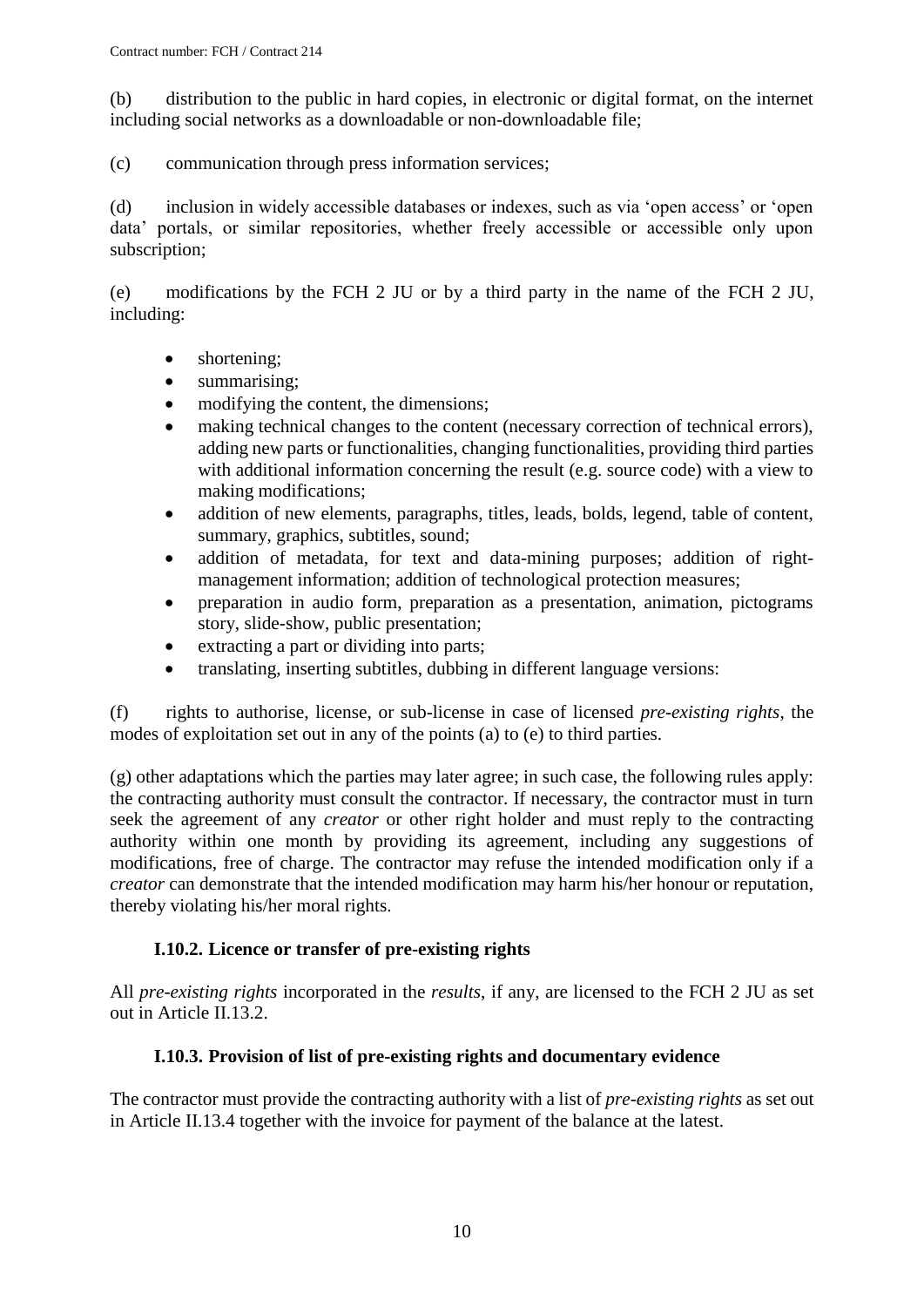### **I.11. TERMINATION BY EITHER PARTY**

<span id="page-10-0"></span>Either party may, terminate the contract by sending *formal notification* to the other party with one month written notice.

If the contract is terminated:

(a) neither party is entitled to compensation;

(b) the contractor is entitled to payment only for the services provided before termination takes effect.

<span id="page-10-1"></span>The second, third and fourth paragraphs of Article II.18.4 apply.

### **I.12. APPLICABLE LAW AND SETTLEMENT OF DISPUTES**

- **I.12.1.** The contract is governed by Union law, complemented, where necessary, by the law of Belgium.
- **I.12.2.** The courts of Brussels have exclusive jurisdiction over any dispute regarding the interpretation, application or validity of the contract.

### **SIGNATURES**

For the contractor,

For the FCH 2 JU,

[*Company name/forename/surname/position*] Bart Biebuyck

Executive Director

Signature:

Signature:\_\_\_\_\_\_\_\_\_\_\_\_\_\_\_\_\_\_\_\_\_

Done at [*place*], [*date*] Done at [*place*], [*date*]

In duplicate in English.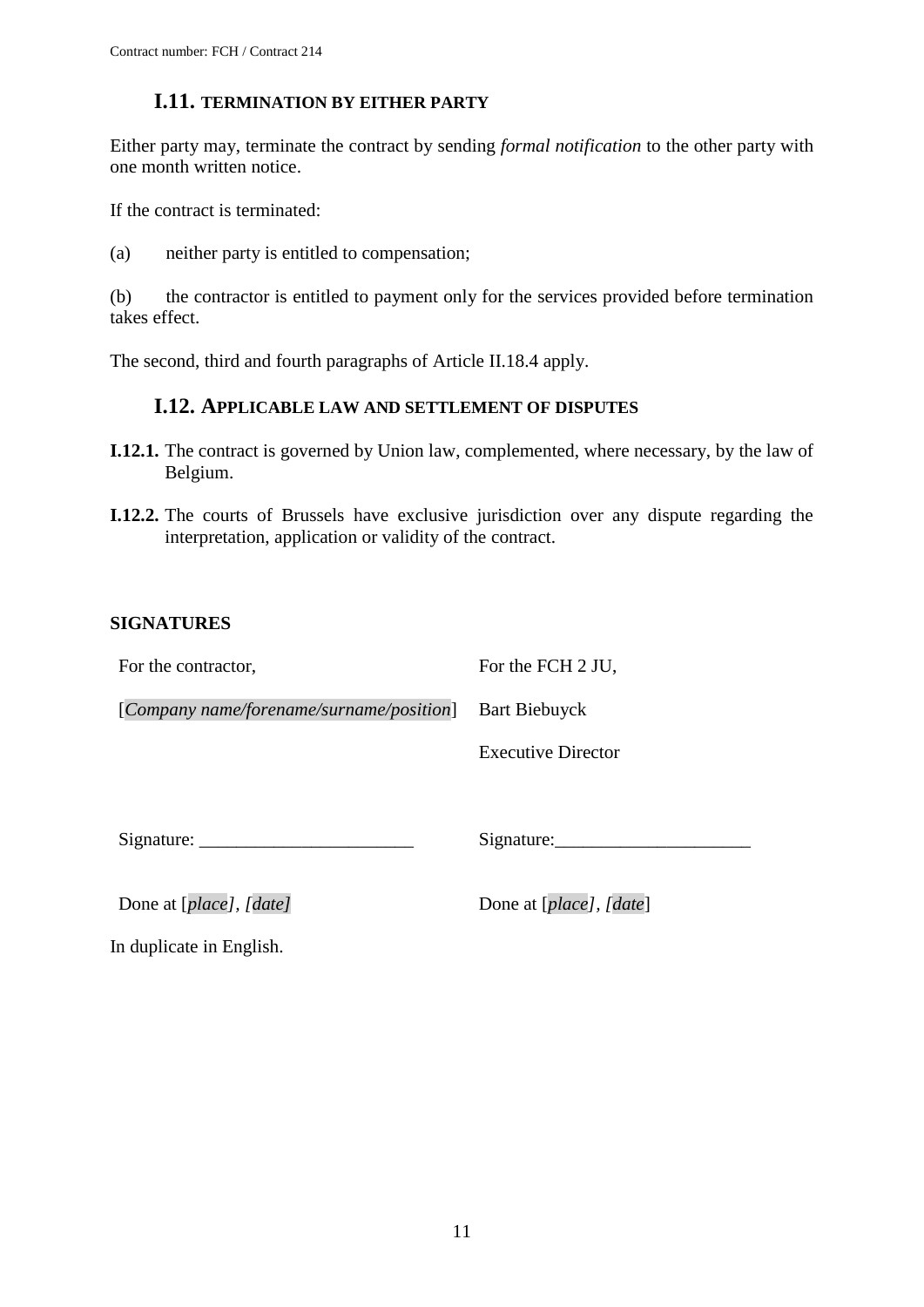# **II. GENERAL CONDITIONS FOR THE SERVICE CONTRACT**

# <span id="page-11-1"></span><span id="page-11-0"></span>**II.1. DEFINITIONS**

For the purpose of this contract, the following definitions (indicated in *italics* in the text) apply:

**'Back office'**: the internal system(s) used by the parties to process electronic invoices;

**'Confidential information or document'**: any information or document received by either party from the other or accessed by either party in the context of the *performance of the contract,* that any of the parties has identified in writing as confidential. It may not include information that is publicly available;

**'Conflict of interest'**: a situation where the impartial and objective *performance of the contract*  by the contractor is compromised for reasons involving family, emotional life, political or national affinity, economic interest, or any other shared interest with the contracting authority or any third party related to the subject matter of the contract;

**'Creator'**: means any natural person who contributes to the production of the *result*;

**'EDI message'** (electronic data interchange): a message created and exchanged through the electronic transfer, from computer to computer, of commercial and administrative data using an agreed standard;

**'e-PRIOR'**: the service-oriented communication platform that provides a series of web services and allows the exchange of standardised electronic messages and documents between the parties. This is done either through web services, with a machine-to-machine connection between the parties' *back office* systems (*EDI messages*), or through a web application (the s*upplier portal*). The Platform may be used to exchange electronic documents (e-documents) such as electronic requests for services, electronic specific contracts, and electronic acceptance of services or electronic invoices between the parties. Technical specifications (i.e. the *interface control document*), details on access and user manuals are available at the following website:

[http://ec.europa.eu/dgs/informatics/supplier\\_portal/documentation/documentation\\_en.htm](http://ec.europa.eu/dgs/informatics/supplier_portal/documentation/documentation_en.htm)

**'Force majeure'**: any unforeseeable, exceptional situation or event beyond the control of the parties that prevents either of them from fulfilling any of their obligations under the contract. The situation or event must not be attributable to error or negligence on the part of the parties or on the part of the subcontractors and must prove to be inevitable despite their exercising due diligence. Defaults of service, defects in equipment or material or delays in making them available, labour disputes, strikes and financial difficulties may not be invoked as *force majeure*, unless they stem directly from a relevant case of *force majeure*;

**'Formal notification'** (or 'formally notify'): form of communication between the parties made in writing by mail or email, which provides the sender with compelling evidence that the message was delivered to the specified recipient;

**'Fraud':** any intentional act or omission affecting the FCH 2 JU's and the Union's financial interests relating to the use or presentation of false, incorrect or incomplete statements or documents or to non-disclosure of information in violation of a specific obligation;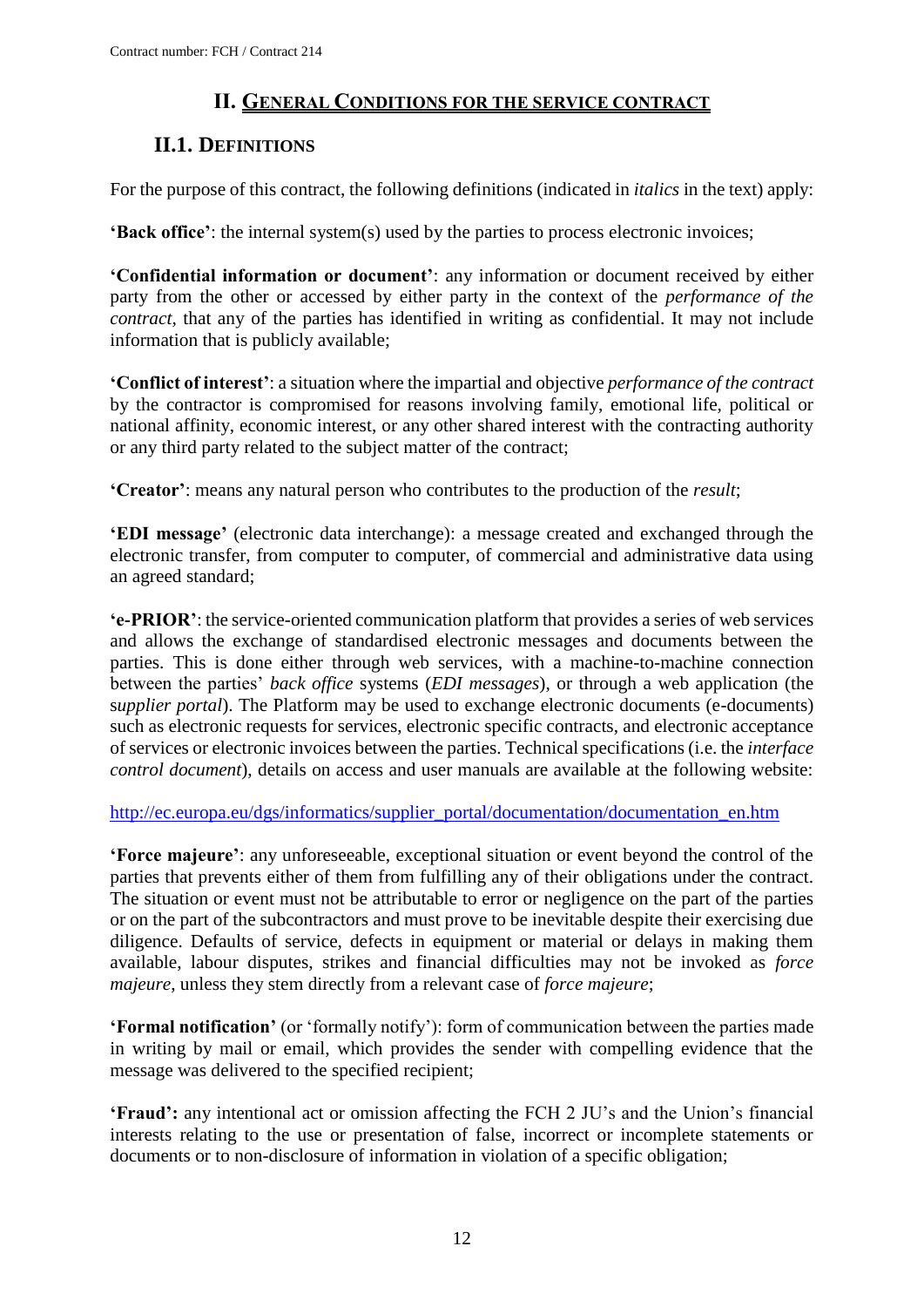**'Interface control document'**: the guideline document which lays down the technical specifications, message standards, security standards, checks of syntax and semantics, etc. to facilitate machine-to-machine connection. This document is updated on a regular basis;

**'Irregularity'**: any infringement of a provision of Union law resulting from an act or omission by an economic operator, which has, or would have, the effect of prejudicing the Union's budget.

**'Notification'** (or 'notify'): form of communication between the parties made in writing including by electronic means;

**'Performance of the contract'**: the execution of tasks and delivery of the purchased services by the contractor to the contracting authority;

**'Personnel'**: persons employed directly or indirectly or contracted by the contractor to perform the contract;

**'Pre-existing material'**: any material, document, technology or know-how which exists prior to the contractor using it for the production of a *result* in the *performance of the contract*;

**'Pre-existing right'**: any industrial and intellectual property right on *pre-existing material*; it may consist in a right of ownership, a licence right and/or right of use belonging to the contractor, the *creator*, the contracting authority as well as to any other third parties;

**'Professional conflicting interest'**: a situation in which the contractor's previous or ongoing professional activities affect its capacity to perform the contract to an appropriate quality standard.

**'Related person'**: any person who has the power to represent the contractor or to take decisions on its behalf;

**'Result'**: any intended outcome of *the performance of the contract*, whatever its form or nature, which is delivered and finally or partially approved by the contracting authority. A *result* may be further defined in this contract as a deliverable. A *result* may, in addition to materials produced by the contractor or at its request, also include *pre-existing materials*;

**'Substantial error'**: any infringement of a contract provision resulting from an act or omission, which causes or might cause a loss to the Union's budget.

**'Supplier portal'**: the *e-PRIOR* portal, which allows the contractor to exchange electronic business documents, such as invoices, through a graphical user interface; its main features can be found in the supplier portal overview document available on: [http://ec.europa.eu/dgs/informatics/supplier\\_portal/doc/um\\_supplier\\_portal\\_overview.pdf](http://ec.europa.eu/dgs/informatics/supplier_portal/doc/um_supplier_portal_overview.pdf)

### <span id="page-12-0"></span>**II.2. ROLES AND RESPONSIBILITIES IN THE EVENT OF A JOINT TENDER**

In the event of a joint tender submitted by a group of economic operators and where the group does not have legal personality or legal capacity, one member of the group is appointed as leader of the group.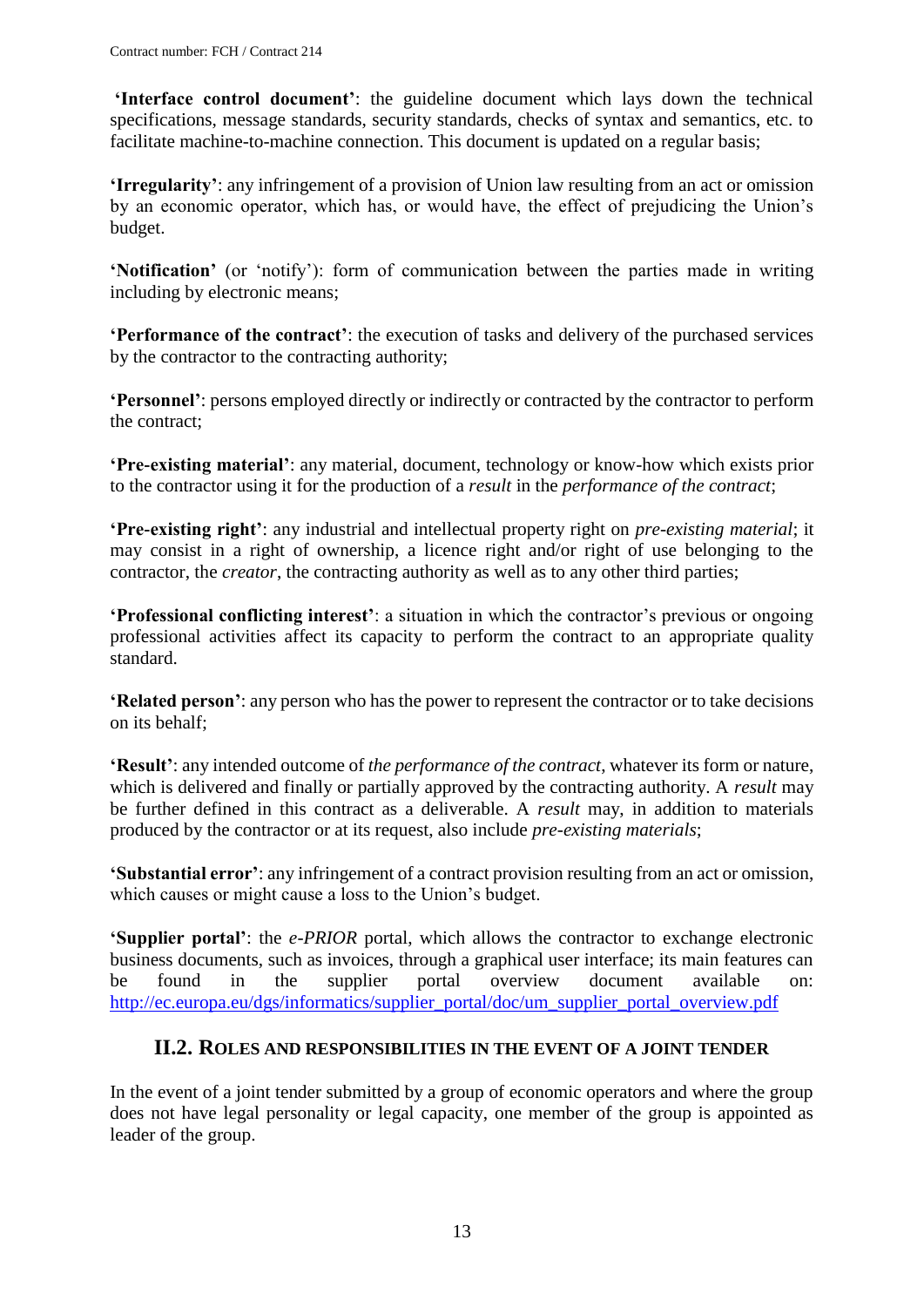# **II.3. SEVERABILITY**

<span id="page-13-0"></span>Each provision of this contract is severable and distinct from the others. If a provision is or becomes illegal, invalid or unenforceable to any extent, it must be severed from the remainder of the contract. This does not affect the legality, validity or enforceability of any other provisions of the contract, which continue in full force and effect. The illegal, invalid or unenforceable provision must be replaced by a legal, valid and enforceable substitute provision which corresponds as closely as possible with the actual intent of the parties under the illegal, invalid or unenforceable provision. The replacement of such a provision must be made in accordance with Article II.11. The contract must be interpreted as if it had contained the substitute provision as from its entry into force.

## **II.4. PERFORMANCE OF THE CONTRACT**

- <span id="page-13-1"></span>**II.4.1** The contractor must provide services of high quality standards, in accordance with the state of the art in the industry and the provisions of this contract, in particular the tender specifications and the terms of its tender.
- **II.4.2** The contractor must comply with the minimum requirements provided for in the tender specifications. This includes compliance with applicable obligations under environmental, social and labour law established by Union law, national law and collective agreements or by the international environmental, social and labour law provisions listed in Annex X to Directive  $2014/24/EU^2$ .
- **II.4.3** The contractor must obtain any permit or licence required in the State where the services are to be provided.
- **II.4.4** All periods specified in the contract are calculated in calendar days, unless otherwise specified.
- **II.4.5** The contractor must not present itself as a representative of the contracting authority and must inform third parties that it is not part of the European public service.
- **II.4.6** The contractor is responsible for the *personnel* who carry out the services and exercises its authority over its *personnel* without interference by the contracting authority. The contractor must inform its *personnel* that:
	- (a) they may not accept any direct instructions from the contracting authority; and
	- (b) their participation in providing the services does not result in any employment or contractual relationship with the contracting authority.
- **II.4.7** The contractor must ensure that the *personnel* performing the contract and any future replacement *personnel* possess the professional qualifications and experience required to provide the services, as the case may be on the basis of the selection criteria set out in the tender specifications.
- **II.4.8** At the contracting authority's reasoned request, the contractor must replace any member of *personnel* who:

 $\overline{a}$ 

<sup>2</sup> OJ L 94 of 28.03.2014, p. 65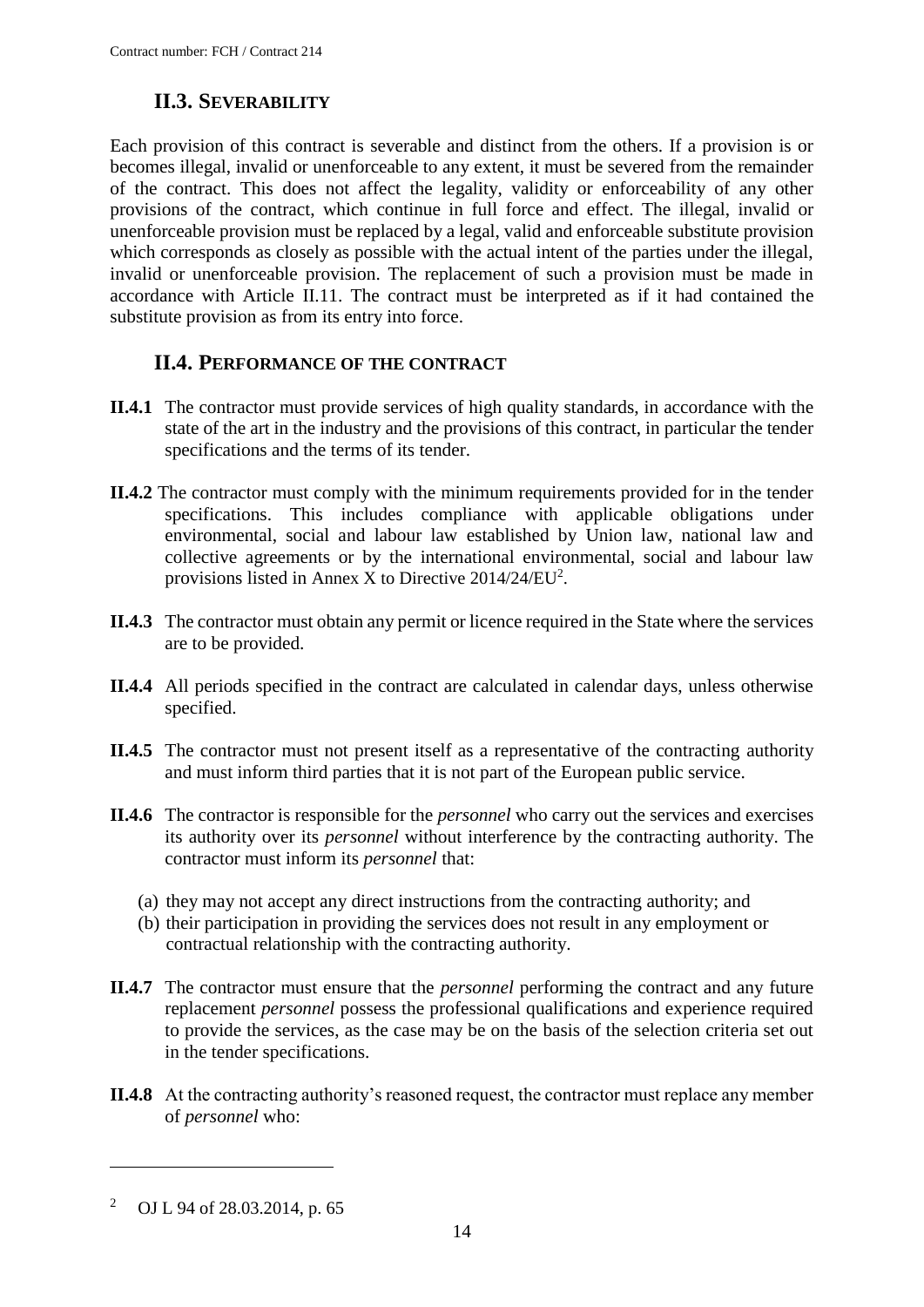- (a) does not have the expertise required to provide the services; or
- (b) has caused disruption at the premises of the contracting authority.

The contractor bears the cost of replacing its *personnel* and is responsible for any delay in providing the services resulting from the replacement of *personnel*.

**II.4.9** The contractor must record and report to the contracting authority any problem that affects its ability to provide the services. The report must describe the problem, state when it started and what action the contractor is taking to resolve it.

### <span id="page-14-0"></span>**II.5. COMMUNICATION BETWEEN THE PARTIES**

#### <span id="page-14-1"></span>**II.5.1 Form and means of communication**

Any communication of information, notices or documents under the contract must:

- (a) be made in writing in paper or electronic format in the language of the contract;
- (b) bear the contract number;
- (c) be made using the relevant communication details set out in Article I.8; and
- (d) be sent by mail, email or, for the documents specified in the special conditions, via *e-PRIOR*.

If a party requests written confirmation of an e-mail within a reasonable time, the other party must provide an original signed paper version of the communication as soon as possible.

The parties agree that any communication made by email has full legal effect and is admissible as evidence in judicial proceedings.

#### <span id="page-14-2"></span>**II.5.2 Date of communications by mail and email**

Any communication is deemed to have been made when the receiving party receives it, unless this contract refers to the date when the communication was sent.

E-mail is deemed to have been received by the receiving party on the day of dispatch of that email, provided that it is sent to the e-mail address indicated in Article I.8. The sending party must be able to prove the date of dispatch. In the event that the sending party receives a nondelivery report, it must make every effort to ensure that the other party actually receives the communication by email or mail. In such a case, the sending party is not held in breach of its obligation to send such communication within a specified deadline.

Mail sent to the contracting authority is deemed to have been received by the contracting authority on the date on which the department responsible referred to in Article I.8 registers it.

*Formal notifications* are considered to have been received by the receiving party on the date of receipt indicated in the proof received by the sending party that the message was delivered to the specified recipient.

#### <span id="page-14-3"></span>**II.5.3 Submission of e-documents via e-PRIOR**

If provided for in the special conditions, the exchange of electronic documents (e-documents) such as invoices between the parties is automated through the use of the *e-PRIOR* platform.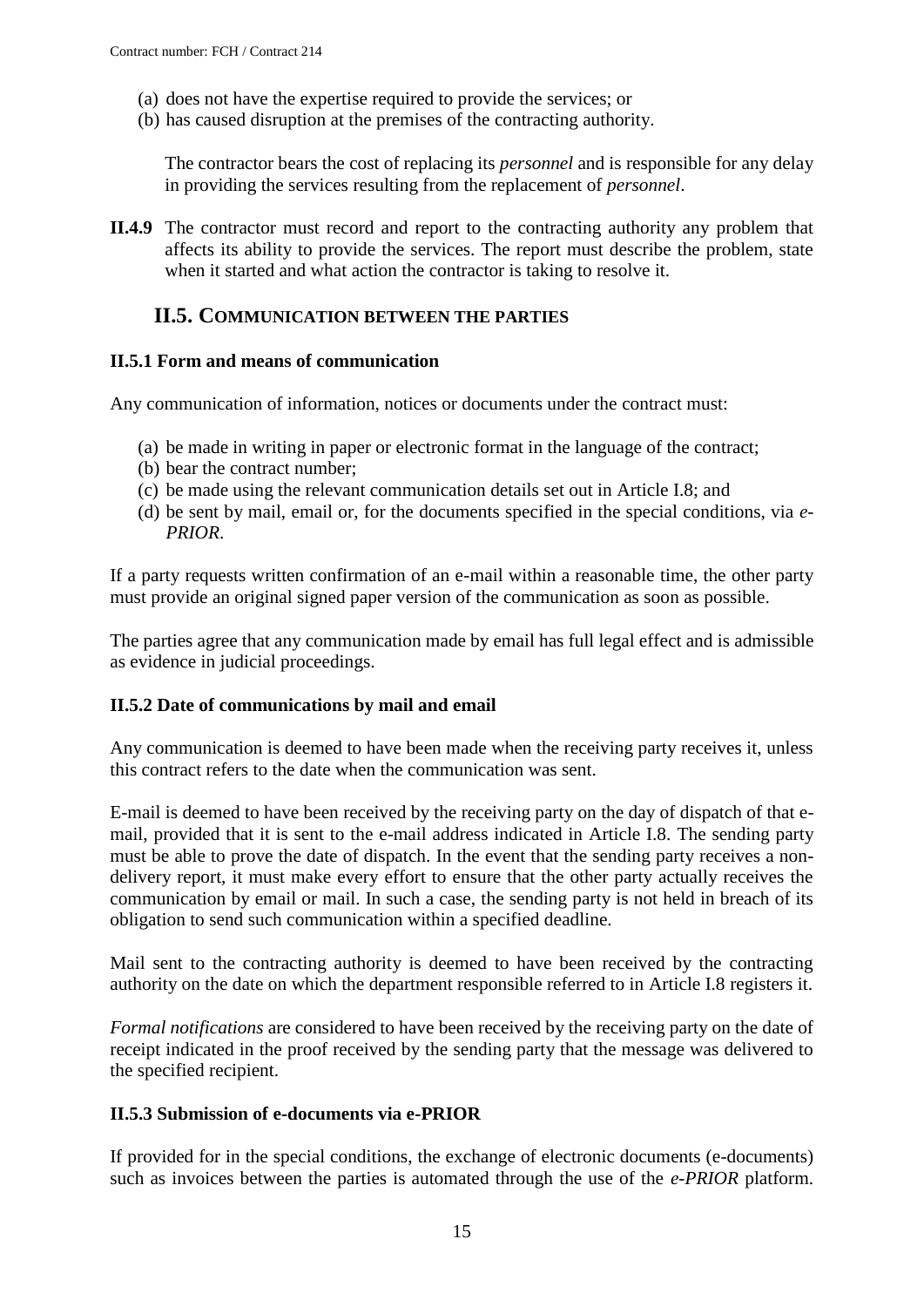This platform provides two possibilities for such exchanges: either through web services (machine-to-machine connection) or through a web application (the *supplier portal*).

The contracting authority takes the necessary measures to implement and maintain electronic systems that enable the *supplier portal* to be used effectively.

In the case of machine-to-machine connection, a direct connection is established between the parties' *back offices*. In this case, the parties take the measures necessary on their side to implement and maintain electronic systems that enable the machine-to-machine connection to be used effectively. The electronic systems are specified in the *interface control document*. The contractor (or leader in the case of a joint tender) must take the necessary technical measures to set up a machine-to-machine connection and at its own cost.

If communication via the *supplier portal* or via the web services (machine-to-machine connection) is hindered by factors beyond the control of one party, it must *notify* the other immediately and the parties must take the necessary measures to restore this communication.

If it is impossible to restore the communication within two working days, one party must *notify* the other that alternative means of communication specified in Article II.5.1 will be used until the *supplier portal* or the machine-to-machine connection is restored.

When a change in the *interface control document* requires adaptations, the contractor (or leader in the case of a joint tender) has up to six months from receipt of the *notification* to implement this change. This period can be shortened by mutual agreement of the parties. This period does not apply to urgent measures required by the security policy of the contracting authority to ensure integrity, confidentiality and non-repudiation of information and the availability of *e-PRIOR*, which must be applied immediately.

### <span id="page-15-0"></span>**II.5.4 Validity and date of e-documents**

The parties agree that any e-document, including related attachments exchanged via *e-PRIOR*:

- (a) is considered as equivalent to a paper document;
- (b) is deemed to be the original of the document;
- (c) is legally binding on the parties once an *e-PRIOR* authorised person has performed the 'sign' action in *e-PRIOR* and has full legal effect; and
- (d) constitutes evidence of the information contained in it and is admissible as evidence in judicial proceedings.

The parties expressly waive any rights to contest the validity of such a document solely on the grounds that communications between the parties occurred through *e-PRIOR* or that the document has been signed through *e-PRIOR*. If a direct connection is established between the parties' *back offices* to allow electronic transfer of documents, the parties agree that an edocument, sent as mentioned in the *interface control document*, qualifies as an *EDI message*.

If the e-document is dispatched through the *supplier portal*, it is deemed to have been legally issued or sent when the contractor (or leader in the case of a joint tender) is able to successfully submit the e-document without any error messages. The generated PDF and XML document for the e-document are considered as a proof of receipt by the contracting authority.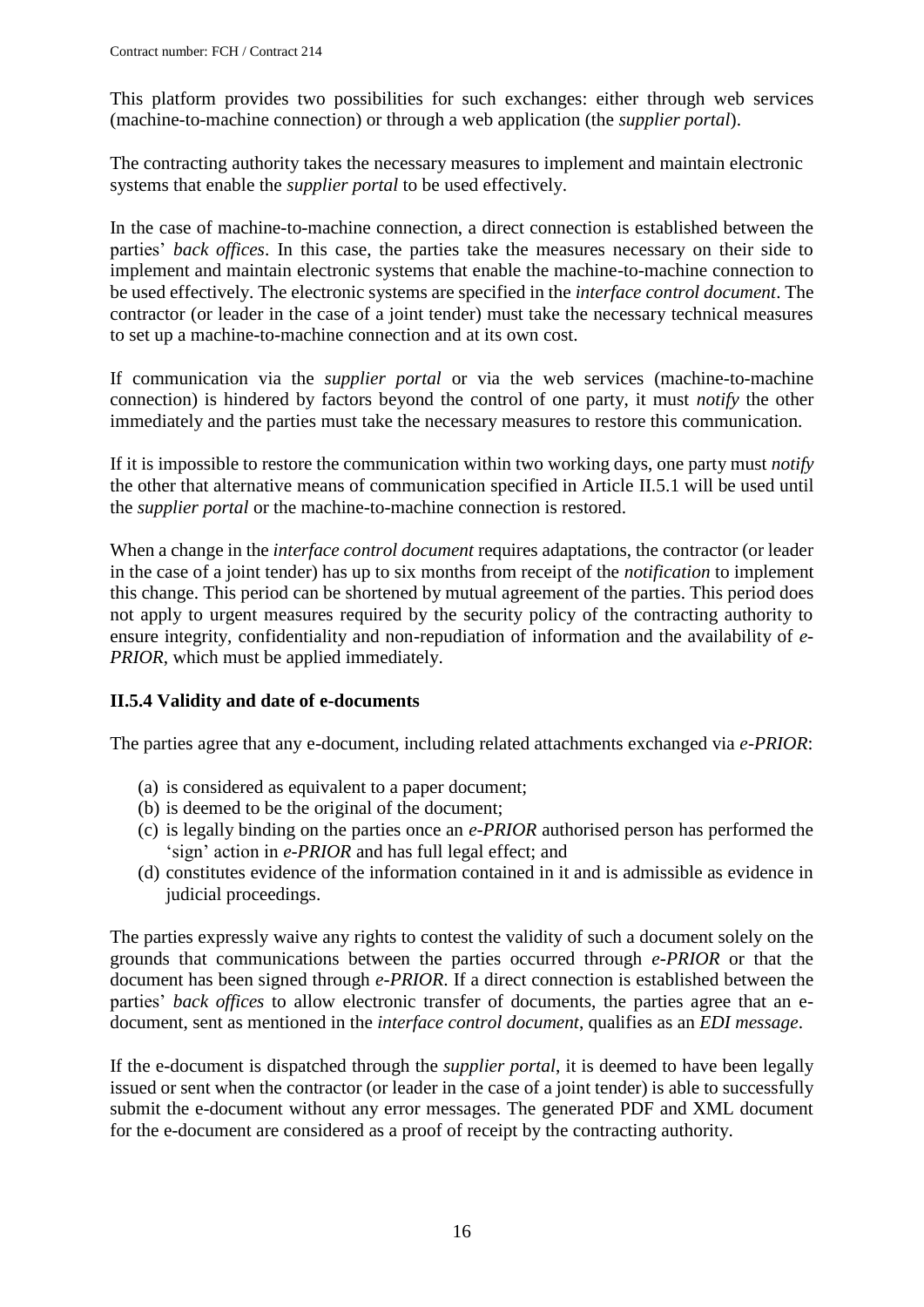In the event that an e-document is dispatched using a direct connection established between the parties' *back offices*, the e-document is deemed to have been legally issued or sent when its status is 'received' as defined in the *interface control document*.

When using the *supplier portal*, the contractor (or leader in the case of a joint tender) can download the PDF or XML message for each e-document for one year after submission. After this period, copies of the e-documents are no longer available for automatic download from the *supplier portal*.

## <span id="page-16-0"></span>**II.5.5 Authorised persons in e-PRIOR**

The contractor submits a request for each person who needs to be assigned the role of 'user' in *e-PRIOR*. These persons are identified by means of the European Communication Authentication Service (ECAS) and authorised to access and perform actions in *e-PRIOR* within the permissions of the user roles that the contracting authority has assigned to them.

User roles enabling these *e-PRIOR* authorised persons to sign legally binding documents such as specific tenders or specific contracts are granted only upon submission of supporting documents proving that the authorised person is empowered to act as a legal representative of the contractor.

# **II.6. LIABILITY**

- <span id="page-16-1"></span>**II.6.1** The contracting authority is not liable for any damage or loss caused by the contractor, including any damage or loss to third parties during or as a consequence of *performance of the contract*.
- **II.6.2** If required by the relevant applicable legislation, the contractor must take out an insurance policy against risks and damage or loss relating to the *performance of the contract*. It must also take out supplementary insurance as reasonably required by standard practice in the industry. Upon request, the contractor must provide evidence of insurance coverage to the contracting authority.
- **II.6.3** The contractor is liable for any loss or damage caused to the contracting authority during or as a consequence of *performance of the contract*, including in the event of subcontracting, but only up to an amount not exceeding three times the total amount of the contract. However, if the damage or loss is caused by the gross negligence or wilful misconduct of the contractor or of its *personnel* or subcontractors, the contractor is liable for the whole amount of the damage or loss.
- **II.6.4** If a third party brings any action against the contracting authority in connection with the *performance of the contract*, including any action for alleged breach of intellectual property rights, the contractor must assist the contracting authority in the legal proceedings, including by intervening in support of the contracting authority upon request.

If the contracting authority's liability towards the third party is established and that such liability is caused by the contractor during or as a consequence of the *performance of the contract*, Article II.6.3 applies.

**II.6.5** If the contractor is composed of two or more economic operators (i.e. who submitted a joint tender), they are all jointly and severally liable to the contracting authority for the *performance of the contract*.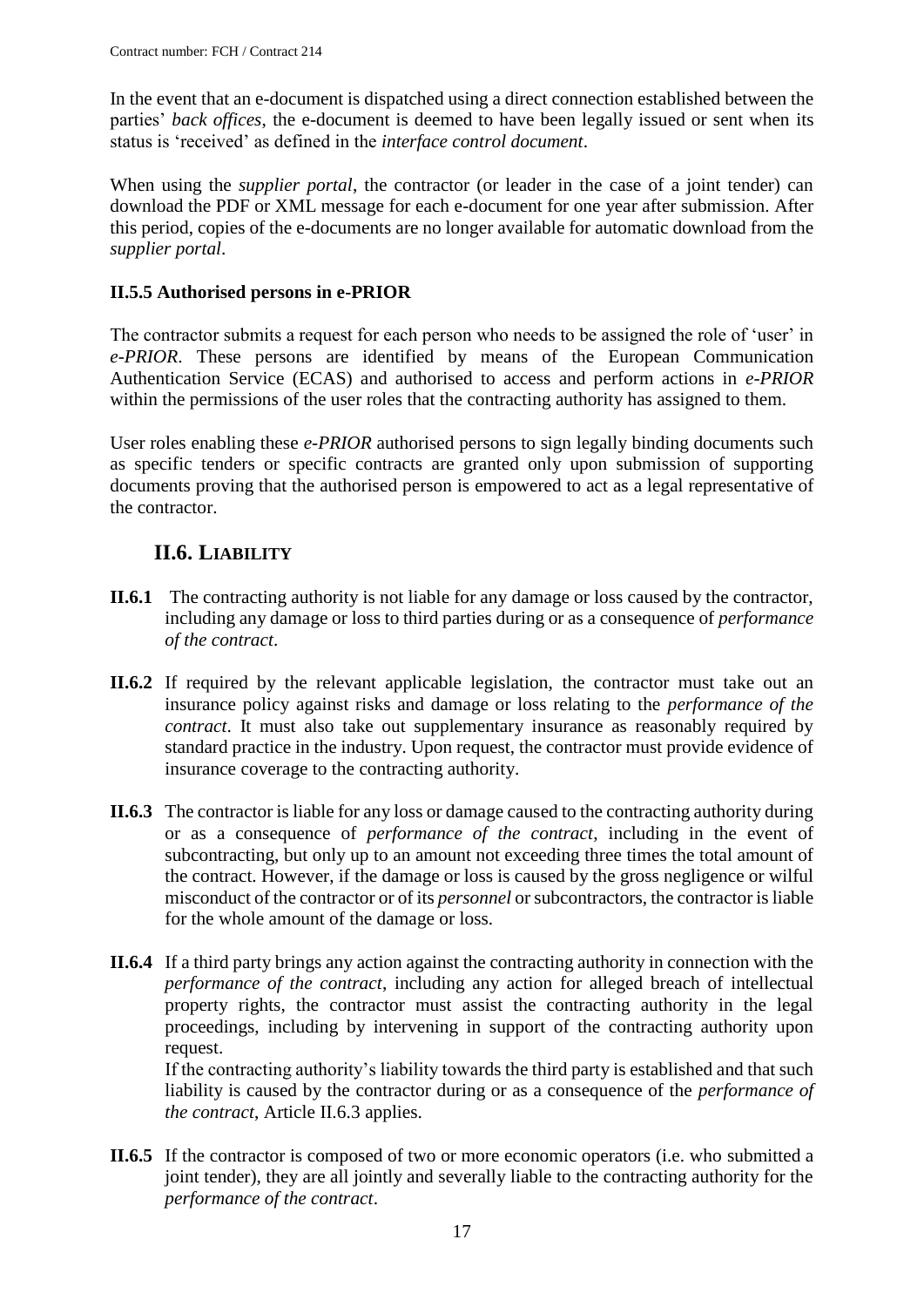**II.6.6** The contracting authority is not liable for any loss or damage caused to the contractor during or as a consequence of *performance of the contract*, unless the loss or damage was caused by wilful misconduct or gross negligence of the contracting authority.

### **II.7. CONFLICT OF INTEREST AND PROFESSIONAL CONFLICTING INTERESTS**

- <span id="page-17-0"></span>**II.7.1** The contractor must take all the necessary measures to prevent any situation of *conflict of interest* or *professional conflicting interest.*
- **II.7.2** The contractor must *notify* the contracting authority in writing as soon as possible of any situation that could constitute a *conflict of interest* or a *professional conflicting interest* during the *performance of the contract*. The contractor must immediately take action to rectify the situation.

The contracting authority may do any of the following:

- (a) verify that the contractor's action is appropriate;
- (b) require the contractor to take further action within a specified deadline;

**II.7.3** The contractor must pass on all the relevant obligations in writing to:

- (a) its *personnel*;
- (b) any natural person with the power to represent it or take decisions on its behalf;
- (c) third parties involved in the *performance of the contract*, including subcontractors.

The contractor must also ensure that the persons referred to above are not placed in a situation which could give rise to conflicts of interest.

### **II.8. CONFIDENTIALITY**

- <span id="page-17-1"></span>**II.8.1** The contracting authority and the contractor must treat with confidentiality any information or documents, in any format, disclosed in writing or orally relating to the *performance of the contract* and identified in writing as confidential.
- **II.8.2** Each party must:
- (a) not use *confidential information or documents* for any purpose other than to perform its obligations under the contract without the prior written agreement of the other party;
- (b) ensure the protection of such *confidential information or documents* with the same level of protection as its own *confidential information* and in any case with due diligence;
- (c) not disclose, directly or indirectly, *confidential information or documents* to third parties without the prior written agreement of the other party.
- **II.8.3** The confidentiality obligations set out in this Article are binding on the contracting authority and the contractor during the *performance of the contract* and for as long as the information or documents remain confidential unless:
- (a) the disclosing party agrees to release the receiving party from the confidentiality obligation earlier;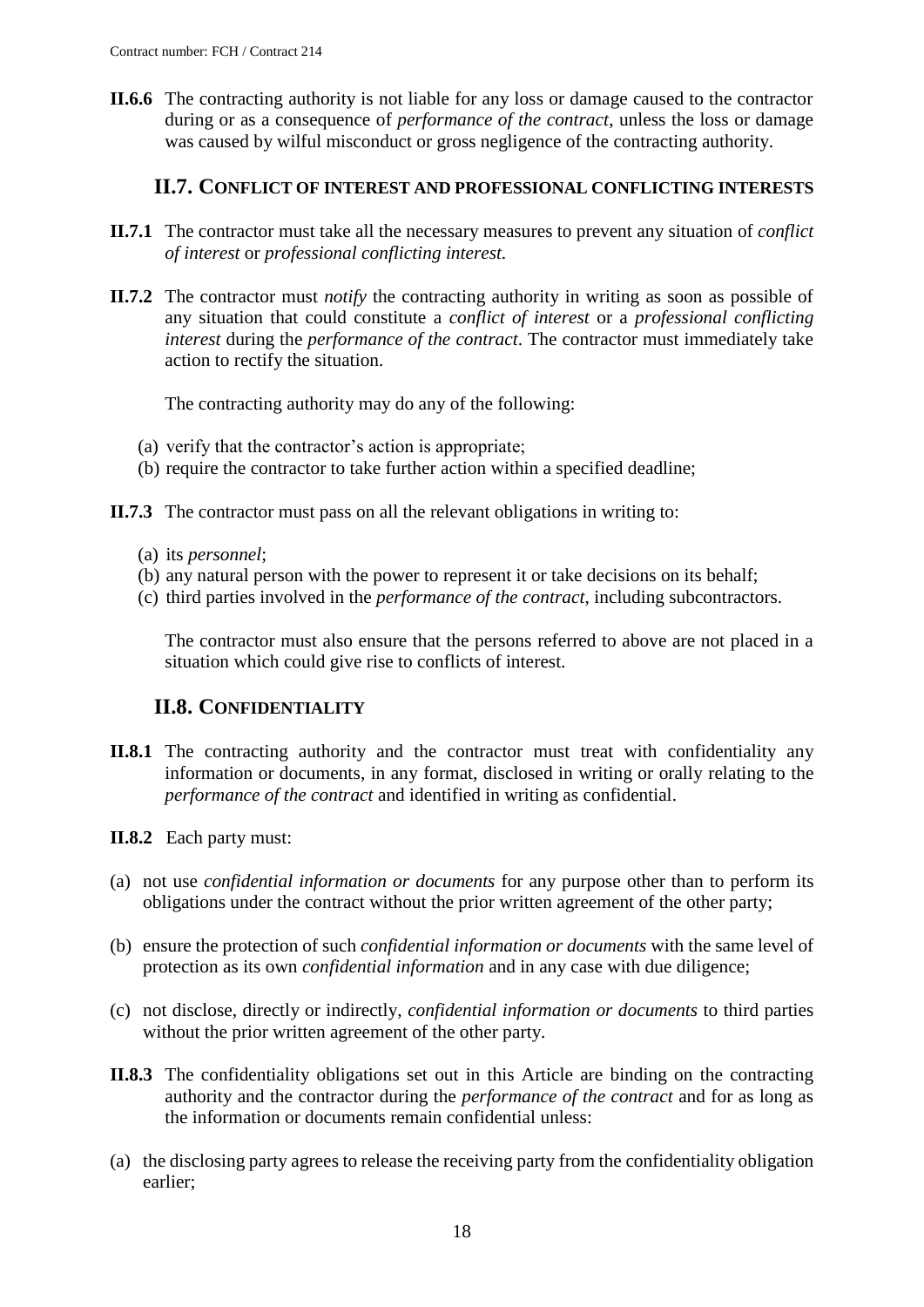- (b) the *confidential information or documents* become public through other means than a breach of the confidentiality obligation;
- (c) the applicable law requires the disclosure of the *confidential information or documents*.
- **II.8.4** The contractor must obtain from any natural person with the power to represent it or take decisions on its behalf, as well as from third parties involved in the *performance of the contract*, a commitment that they will comply with this Article. At the request of the contracting authority, the contractor must provide a document providing evidence of this commitment.

### **II.9. PROCESSING OF PERSONAL DATA**

- <span id="page-18-0"></span>**II.9.1** Any personal data included in the contract must be processed in accordance with Regulation (EC) No 45/2001 of the European Parliament and of the Council of 18 December 2000 on the protection of individuals with regard to the processing of personal data by the Community institutions and bodies and on the free movement of such data. Such data must be processed by the data controller solely for the purposes of the performance, management and monitoring of the contract. This does not affect its possible transmission to bodies entrusted with monitoring or inspection tasks in application of Union law.
- **II.9.2** The contractor has the right to access its personal data and the right to rectify any such data. The contractor should address any queries concerning the processing of its personal data to the data controller.
- **II.9.3** The contractor has right of recourse at any time to the European Data Protection Supervisor.
- **II.9.4** If the contract requires the contractor to process any personal data, the contractor may act only under the supervision of the data controller, in particular with regard to the purposes of the processing, the categories of data that may be processed, the recipients of the data and the means by which the data subject may exercise its rights
- **II.9.5** The contractor must grant *personnel* access to the data to the extent strictly necessary for the performance, management and monitoring of the contract.
- **II.9.6** The contractor must adopt appropriate technical and organisational security measures giving due regard to the risks inherent in the processing and to the nature of the personal data concerned in order to:
	- (a) prevent any unauthorised person from gaining access to computer systems processing personal data, and especially:
		- (i) unauthorised reading, copying, alteration or removal of storage media;

(ii) unauthorised data inputting, as well as any unauthorised disclosure, alteration or erasure of stored personal data;

(iii) unauthorised use of data-processing systems by means of data transmission facilities;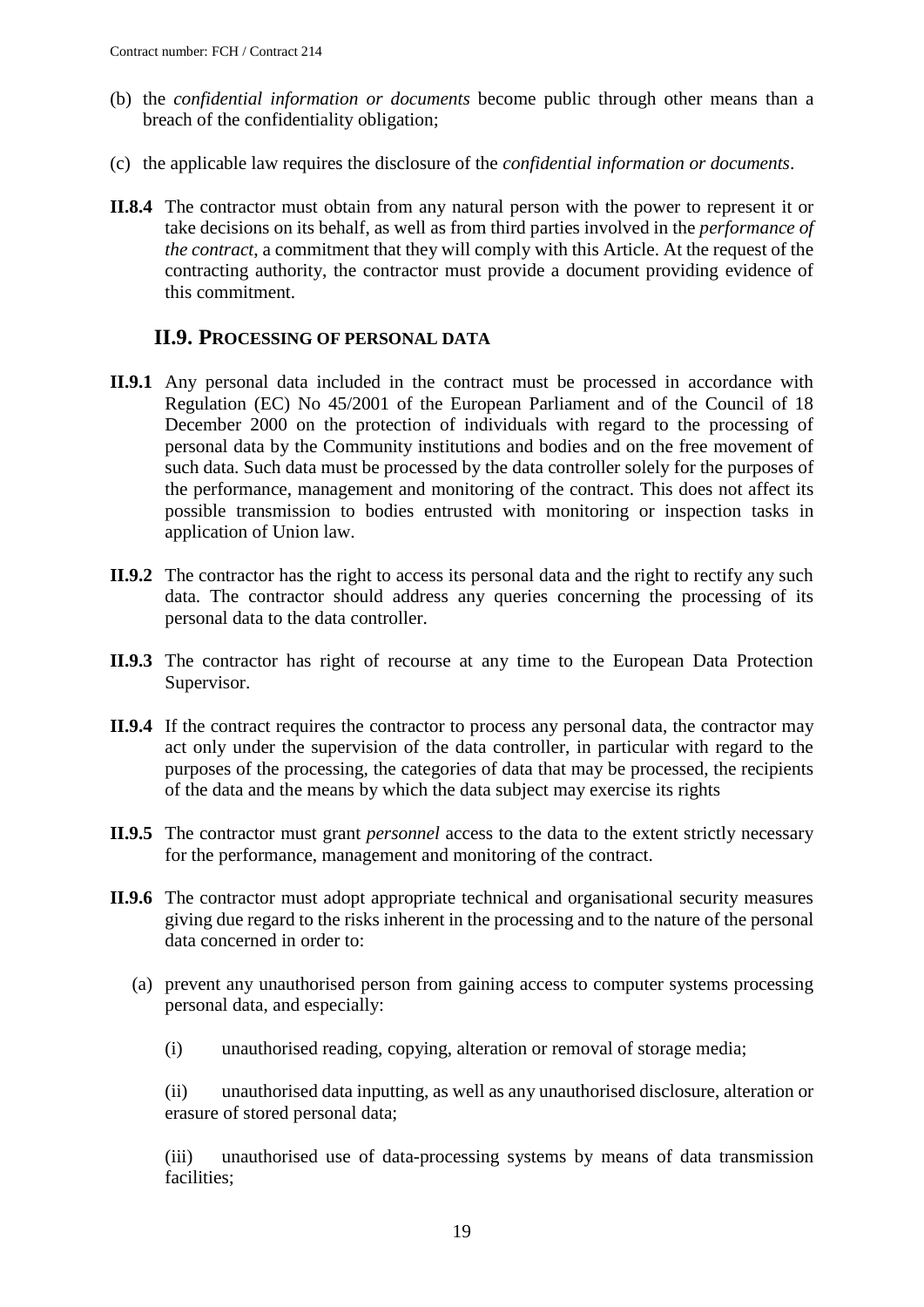- (b) ensure that authorised users of a data-processing system can access only the personal data to which their access right refers;
- (c) record which personal data have been communicated, when and to whom;
- (d) ensure that personal data being processed on behalf of third parties can be processed only in the manner prescribed by the contracting authority;
- (e) ensure that, during communication of personal data and transport of storage media, the data cannot be read, copied or erased without authorisation;
- (f) design its organisational structure in such a way that it meets data protection requirements.

### **II.10. SUBCONTRACTING**

- <span id="page-19-0"></span>**II.10.1** The contractor must not subcontract and have the contract performed by third parties beyond the third parties already mentioned in its tender without prior written authorisation from the contracting authority.
- **II.10.2** Even if the contracting authority authorises subcontracting, the contractor remains bound by its contractual obligations and is solely responsible for the *performance of this contract*.
- **II.10.3** The contractor must ensure that the subcontract does not affect the rights of the contracting authority under this contract, particularly those under Articles II.8, II.13 and II.24.
- **II.10.4** The contracting authority may request the contractor to replace a subcontractor found to be in a situation provided for in points (d) and (e) of Article II.18.1.

### <span id="page-19-1"></span>**II.11. AMENDMENTS**

- **II.11.1** Any amendment to the contract must be made in writing before all contractual obligations have been fulfilled.
- **II.11.2** Any amendment must not make changes to the contract that might alter the initial conditions of the procurement procedure or result in unequal treatment of tenderers.

### **II.12. ASSIGNMENT**

- <span id="page-19-2"></span>**II.12.1** The contractor must not assign the rights and obligations arising from the contract, including claims for payments or factoring, without prior written authorisation from the contracting authority. In such cases, the contractor must provide the contracting authority with the identity of the intended assignee.
- **II.12.2** Any right or obligation assigned by the contractor without authorisation is not enforceable against the contracting authority.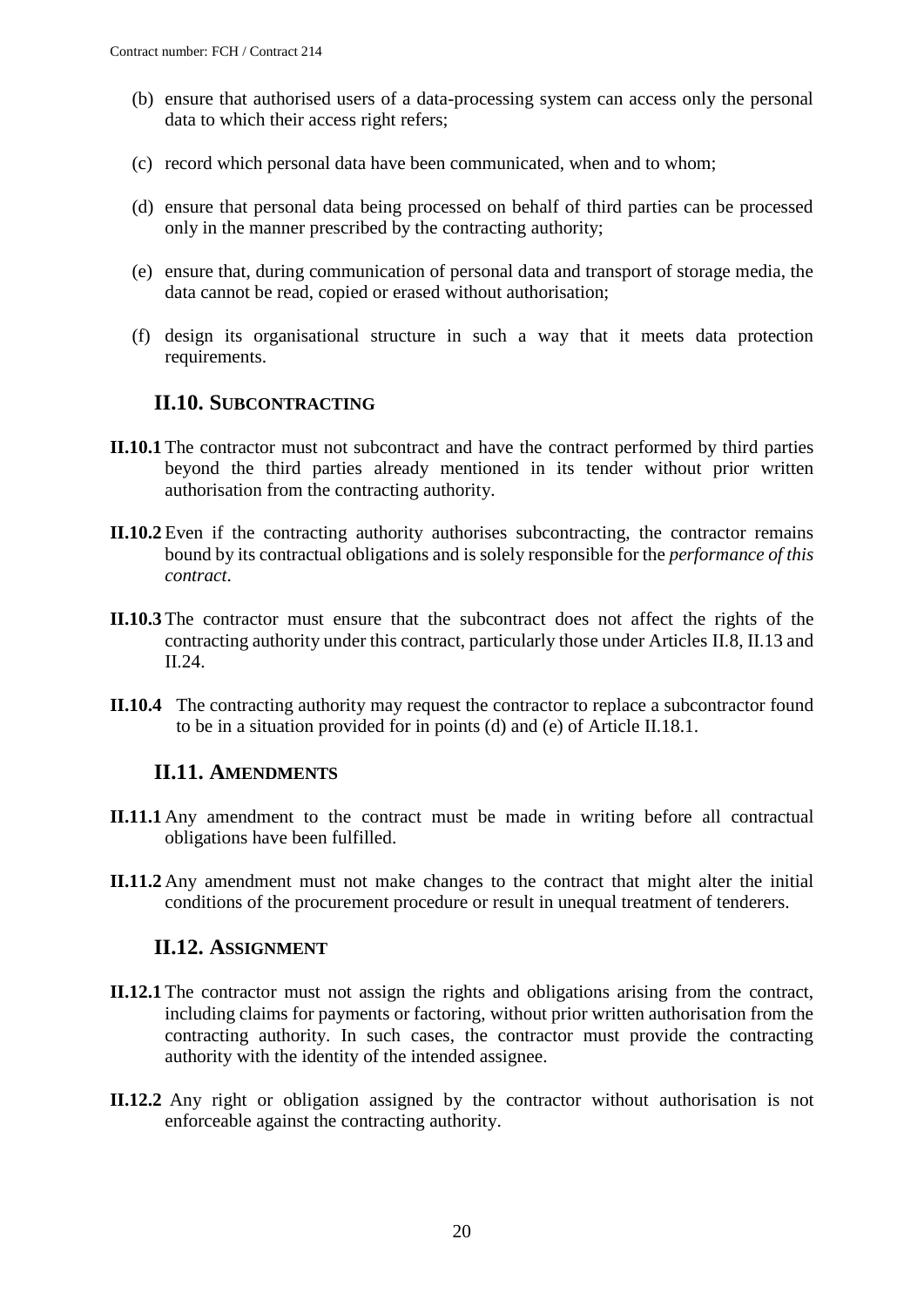## <span id="page-20-0"></span>**II.13. INTELLECTUAL PROPERTY RIGHTS**

### <span id="page-20-1"></span>**II.13.1. Ownership of the rights in the results**

The FCH 2 JU acquires irrevocably worldwide ownership of the *results* and of all intellectual property rights under the contract. The intellectual property rights so acquired include any rights, such as copyright and other intellectual or industrial property rights, to any of the *results* and to all technological solutions and information created or produced by the contractor or by its subcontractor in *performance of the contract*. The contracting authority may exploit and use the acquired rights as stipulated in this contract. The FCH 2 JU acquires all the rights from the moment the contracting authority approves the *results* delivered by the contractor. Such delivery and approval are deemed to constitute an effective assignment of rights from the contractor to the FCH 2 JU.

The payment of the price includes any fees payable to the contractor about the acquisition of ownership of rights by the FCH 2 JU including for all forms of exploitation and of use of the *results*.

### **II.13.2. Licensing rights on pre-existing materials**

<span id="page-20-2"></span>Unless provided otherwise in the special conditions, the FCH 2 JU does not acquire ownership of *pre-existing rights* under this contract.

The contractor licenses the *pre-existing rights* on a royalty-free, non-exclusive and irrevocable basis to the FCH 2 JU, which may use the *pre-existing materials* for all the modes of exploitation set out in this contract. All *pre-existing rights* are licensed to the FCH 2 JU from the moment the *results* are delivered and approved by the contracting authority.

The licensing of *pre-existing rights* to the FCH 2 JU under this contract covers all territories worldwide and is valid for the duration of intellectual property rights protection.

The payment of the price as set out in the contract is deemed to also include any fees payable to the contractor in relation to the licensing of *pre-existing rights* to the FCH 2 JU, including for all forms of exploitation and of use of the *results*.

Where *performance of the contract* requires that the contractor uses *pre-existing materials* belonging to the contracting authority, the contracting authority may request that the contractor signs an adequate licence agreement. Such use by the contractor will not entail any transfer of rights to the contractor and is limited to the needs of this contract.

### **II.13.3. Exclusive rights**

<span id="page-20-3"></span>The FCH 2 JU acquires the following exclusive rights:

- (a) reproduction: the right to authorise or prohibit direct or indirect, temporary or permanent reproduction of the *results* by any means (mechanical, digital or other) and in any form, in whole or in part;
- (b) communication to the public: the exclusive right to authorise or prohibit any display, performance or communication to the public, by wire or wireless means, including the making available to the public of the *results* in such a way that members of the public may access them from a place and at a time individually chosen by them; this right also includes the communication and broadcasting by cable or by satellite;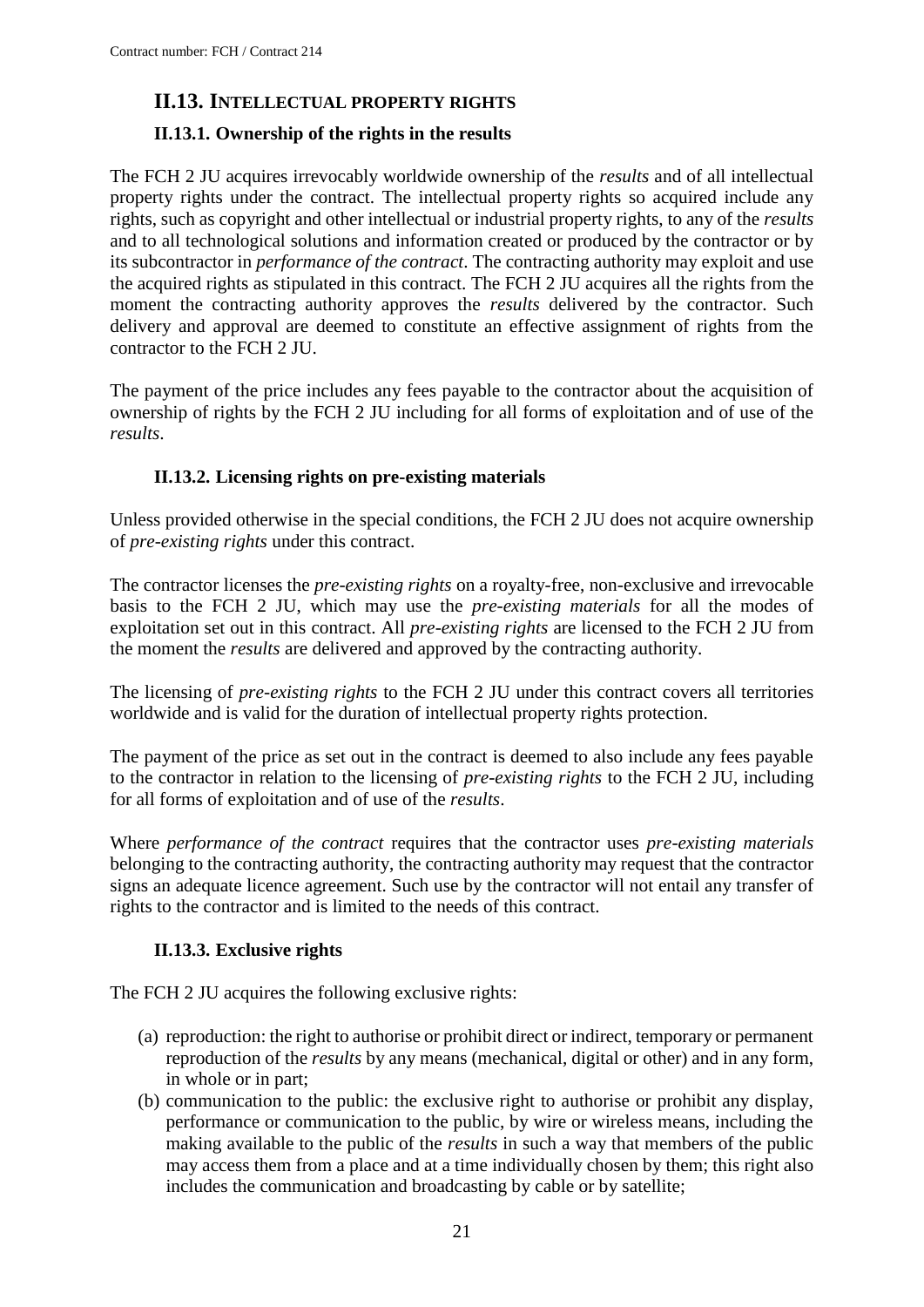- (c) distribution: the exclusive right to authorise or prohibit any form of distribution of *results* or copies of the *results* to the public, by sale or otherwise;
- (d) rental: the exclusive right to authorise or prohibit rental or lending of the *results* or of copies of the *results*;
- (e) adaptation: the exclusive right to authorise or prohibit any modification of the *results*;
- (f) translation: the exclusive right to authorise or prohibit any translation, adaptation, arrangement, creation of derivative works based on the *results*, and any other alteration of the *results*, subject to the respect of moral rights of authors, where applicable;
- (g) where the *results* are or include a database: the exclusive right to authorise or prohibit the extraction of all or a substantial part of the contents of the database to another medium by any means or in any form; and the exclusive right to authorise or prohibit the re-utilization of all or a substantial part of the contents of the database by the distribution of copies, by renting, by on-line or other forms of transmission;
- (h) where the *results* are or include a patentable subject-matter: the right to register them as a patent and to further exploit such patent to the fullest extent;
- (i) where the *results* are or include logos or subject-matter which could be registered as a trademark: the right to register such logo or subject-matter as a trademark and to further exploit and use it;
- (j) where the *results* are or include know-how: the right to use such know-how as is necessary to make use of the *results* to the full extent provided for by this contract, and the right to make it available to contractors or subcontractors acting on behalf of the contracting authority, subject to their signing of adequate confidentiality undertakings where necessary;
- (k) where the *results* are documents:
	- (i) the right to authorise the reuse of the documents in conformity with the Commission Decision of 12 December 2011 on the reuse of Commission documents (2011/833/EU), to the extent it is applicable and the documents fall within its scope and are not excluded by any of its provisions; for the sake of this provision, 'reuse' and 'document' have the meaning given to it by this Decision;
	- (ii) the right to store and archive the *results* in line with the document management rules applicable to the contracting authority, including digitisation or converting the format for preservation or new use purposes;
- (l) where the *results* are or incorporate software, including source code, object code and, where relevant, documentation, preparatory materials and manuals, in addition to the other rights mentioned in this Article:
	- (i) end-user rights, for all uses by the FCH 2 JU or by subcontractors which result from this contract and from the intention of the parties;
	- (ii) the rights to decompile or disassemble the software;
- (m)to the extent that the contractor may invoke moral rights, the right for the contracting authority, except where otherwise provided in this contract, to publish the *results* with or without mentioning the *creator*(s)' name(s), and the right to decide when and whether the *results* may be disclosed and published.

The contractor warrants that the exclusive rights and the modes of exploitation may be exercised by the FCH 2 JU on all parts of the *results*, be they created by the contractor or consisting of *pre-existing materials*.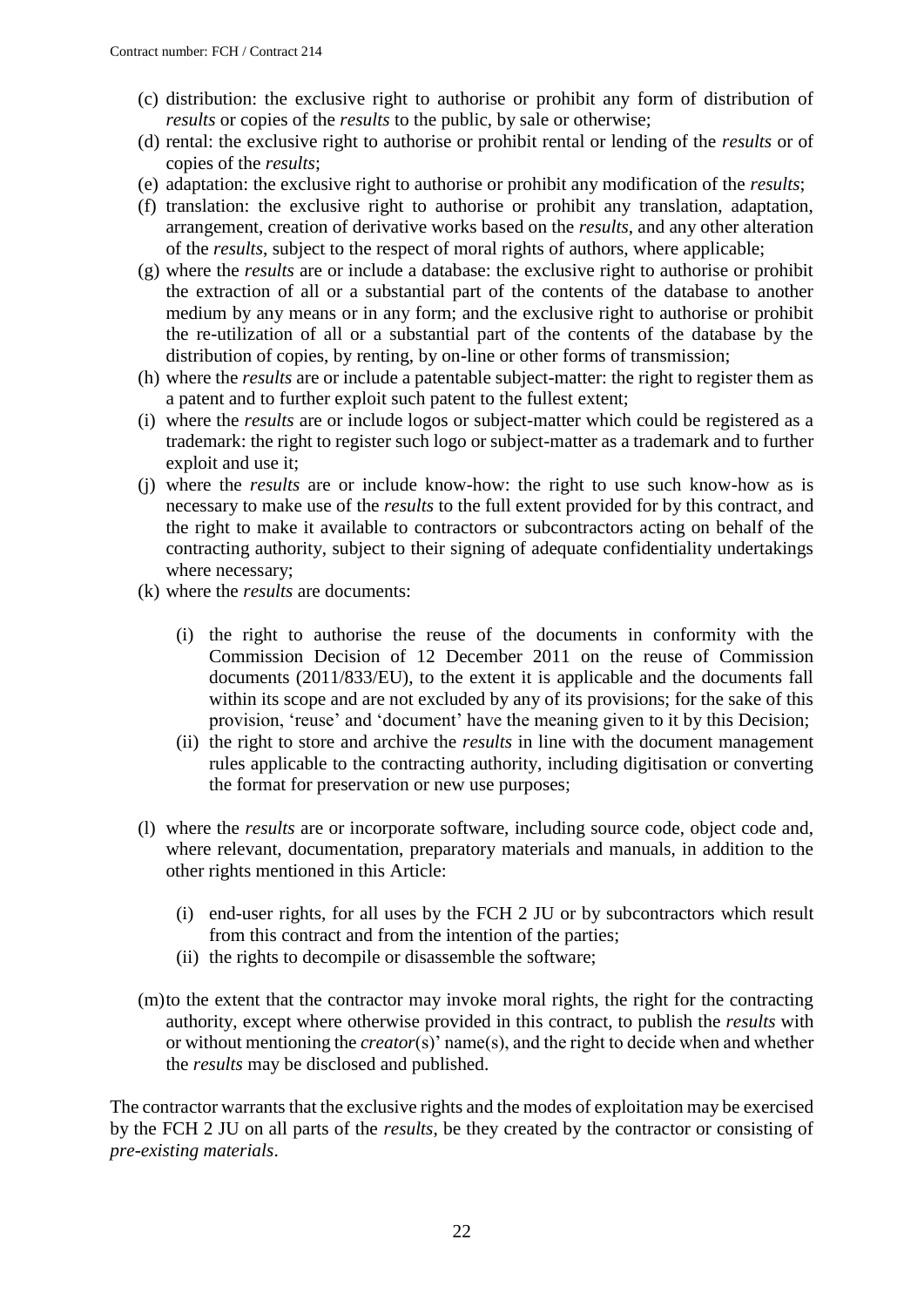Where *pre-existing materials* are inserted in the *results*, the contracting authority may accept reasonable restrictions impacting on the above list, provided that the said materials are easily identifiable and separable from the rest, that they do not correspond to substantial elements of the *results*, and that, should the need arise, satisfactory replacement solutions exist, at no additional costs to the contracting authority. In such case, the contractor will have to clearly inform the contracting authority before making such choice and the contracting authority has the right to refuse it.

### **II.13.4. Identification of pre-existing rights**

<span id="page-22-0"></span>When delivering the *results*, the contractor must warrant that, for any use that the contracting authority may envisage within the limits set in this contract, the *results* and the *pre-existing material* incorporated in the *results* are free of claims from *creators* or from any third parties and all the necessary *pre-existing rights* have been obtained or licensed.

To that effect, the contractor must establish a list of all *pre-existing rights* to the *results* of this contract or parts thereof, including identification of the rights' owners. If there are no *preexisting rights* to the *results*, the contractor must provide a declaration to that effect. The contractor must provide this list or declaration to the contracting authority together with the invoice for payment of the balance at the latest.

### **II.13.5. Evidence of granting of pre-existing rights**

<span id="page-22-1"></span>Upon request by the contracting authority, the contractor must provide evidence that it has the ownership or the right to use all the listed *pre-existing rights*, except for the rights owned or licensed by the FCH 2 JU. The contracting authority may request this evidence even after the end of this contract.

This evidence may refer, for example, to rights to: parts of other documents, images, graphs, fonts, tables, data, software, technical inventions, know-how, IT development tools, routines, subroutines or other programs ('background technology'), concepts, designs, installations or pieces of art, data, source or background materials or any other parts of external origin.

This evidence must include, as appropriate:

- (a) the name and version number of a software product;
- (b) the full identification of the work and its author, developer, *creator*, translator, data entry person, graphic designer, publisher, editor, photographer, producer;
- (c) a copy of the licence to use the product or of the agreement granting the relevant rights to the contractor or a reference to this licence;
- (d) a copy of the agreement or extract from the employment contract granting the relevant rights to the contractor where parts of the *results* were created by its *personnel*;
- (e) the text of the disclaimer notice if any.

Provision of evidence does not release the contractor from its responsibilities if it is found that it does not hold the necessary rights, regardless of when and by whom this fact is revealed.

The contractor also warrants that it possesses the relevant rights or powers to execute the transfer and that it has paid or has verified payment of all due fees including fees due to collecting societies, related to the final *results*.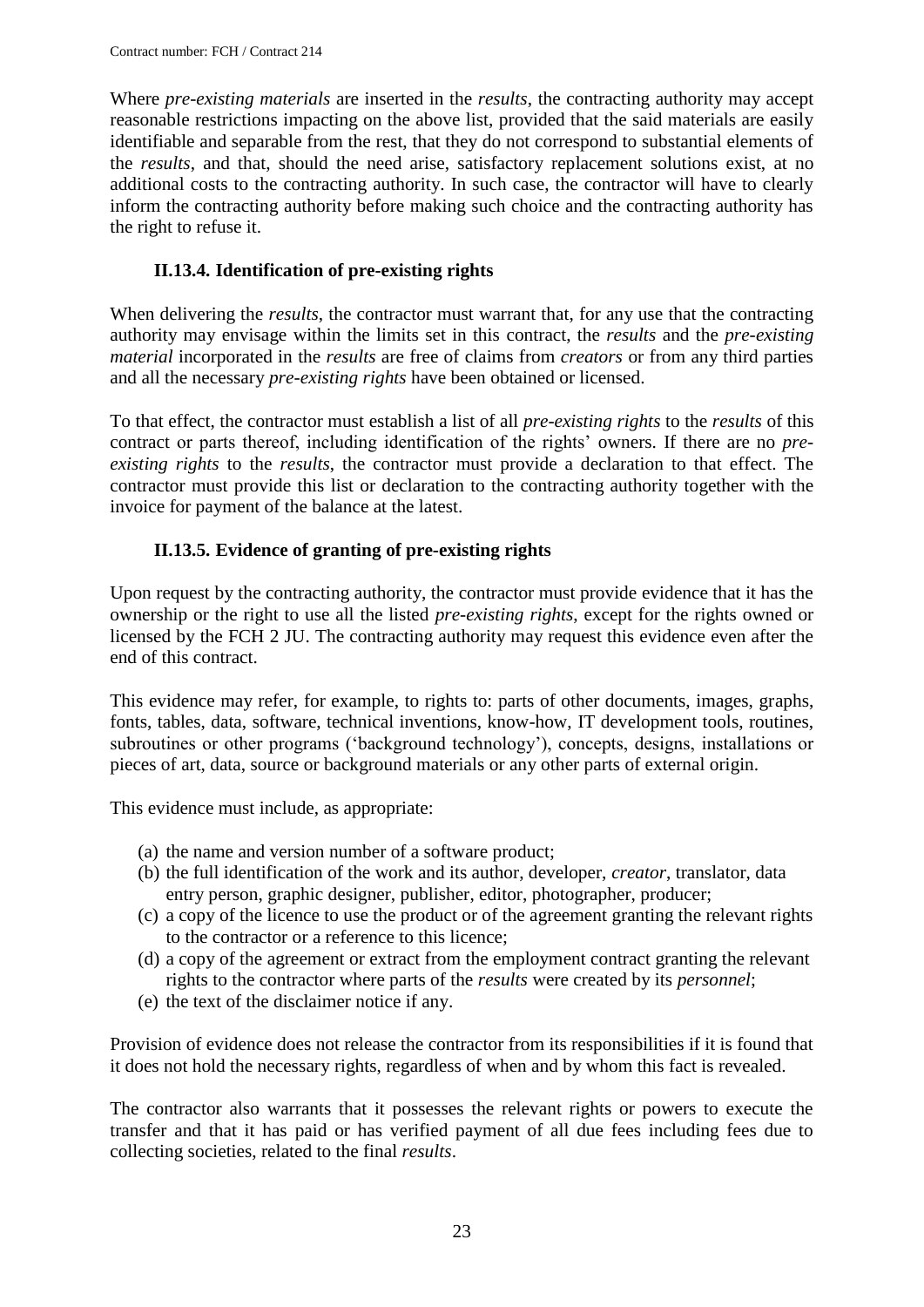## **II.13.6. Quotation of works in the result**

<span id="page-23-0"></span>In the *result*, the contractor must clearly point out all quotations of existing works. The complete reference should include as appropriate, the following: name of the author, title of the work, date and place of publication, date of creation, address of publication on the internet, number, volume and other information that allows the origin to be easily identified.

### **II.13.7. Moral rights of creators**

<span id="page-23-1"></span>By delivering the *results*, the contractor warrants that the *creators* will not object to the following on the basis of their moral rights under copyright:

- (a) that their names be mentioned or not mentioned when the *results* are presented to the public;
- (b) that the *results* be divulged or not after they have been delivered in their final version to the contracting authority;
- (c) that the *results* be adapted, provided that this is done in a manner which is not prejudicial to the *creator*'s honour or reputation.

If moral rights on parts of the *results* protected by copyright may exist, the contractor must obtain the consent of *creators* regarding the granting or waiver of the relevant moral rights in accordance with the applicable legal provisions and be ready to provide documentary evidence upon request.

## **II.13.8. Image rights and sound recordings**

<span id="page-23-2"></span>If natural persons appear in a *result* or their voice or any other private element is recorded in a recognisable manner, the contractor must obtain a statement by these persons (or, in the case of minors, by the persons exercising parental authority) giving their permission for the described use of their image, voice or private element and, on request, submit a copy of the permission to the contracting authority. The contractor must take the necessary measures to obtain such consent in accordance with the applicable legal provisions.

# **II.13.9. Copyright notice for pre-existing rights**

<span id="page-23-3"></span>When the contractor retains *pre-existing rights* on parts of the *results*, reference must be inserted to that effect when the *result* is used as set out in Article I.10.1, with the following disclaimer: *'© — year — Fuel Cells and Hydrogen 2 Joint Undertaking. All rights reserved. Certain parts are licensed under conditions to the Fuel Cells and Hydrogen 2 Joint Undertaking*', or with any other equivalent disclaimer as the contracting authority may consider best appropriate, or as the parties may agree on a case-by-case basis. This does not apply where inserting such reference would be impossible, notably for practical reasons.

### **II.13.10. Visibility of Union funding and disclaimer**

<span id="page-23-4"></span>When making use of the *results*, the contractor must declare that they have been produced under a contract with the FCH 2 JU and that the opinions expressed are those of the contractor only and do not represent the contracting authority's official position. The contracting authority may waive this obligation in writing or provide the text of the disclaimer.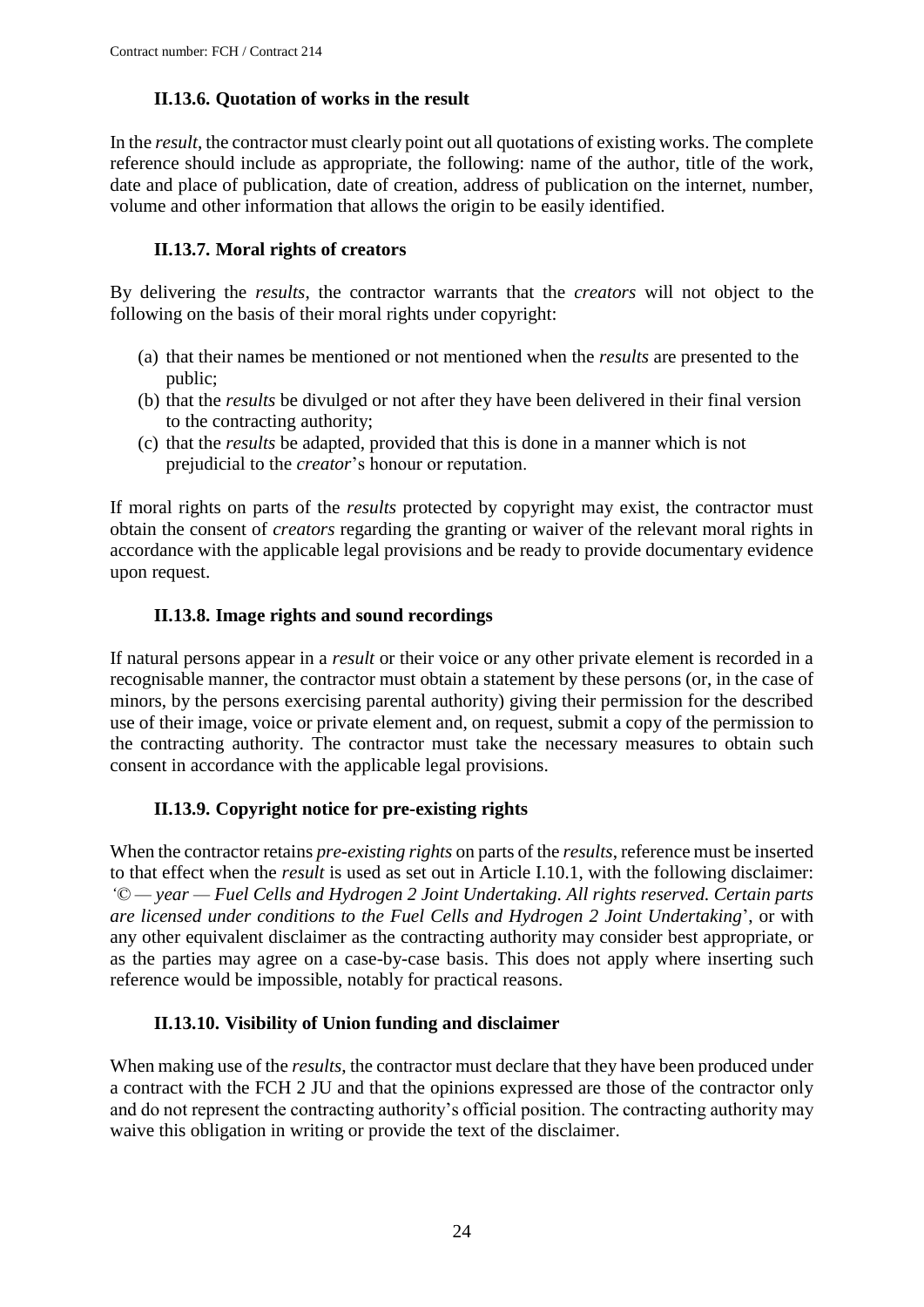# **II.14. FORCE MAJEURE**

- <span id="page-24-0"></span>**II.14.1** If a party is affected by *force majeure*, it must immediately *notify* the other party, stating the nature of the circumstances, their likely duration and foreseeable effects.
- **II.14.2** A party is not liable for any delay or failure to perform its obligations under the contract if that delay or failure is a *result* of *force majeure*. If the contractor is unable to fulfil its contractual obligations owing to *force majeure*, it has the right to remuneration only for the services actually provided.
- **II.14.3** The parties must take all necessary measures to limit any damage due to *force majeure.*

### <span id="page-24-1"></span>**II.15. LIQUIDATED DAMAGES**

#### <span id="page-24-2"></span>**II.15.1. Delay in delivery**

If the contractor fails to perform its contractual obligations within the applicable time limits set out in this contract, the contracting authority may claim liquidated damages for each day of delay using the following formula:

0.3 x (*V/d)*

where

*V* is the price of the relevant purchase or deliverable or *result* or, failing that, the price specified in Article I.4.1;

*d* is the duration specified for delivery of the relevant purchase or deliverable or *result* or, failing that, the duration of *performance of the contract* specified in Article I.3.3 expressed in days.

Liquidated damages may be imposed together with a reduction in price under the conditions laid down in Article II.16.

### **II.15.2. Procedure**

<span id="page-24-3"></span>The contracting authority must *formally notify* the contractor of its intention to apply liquidated damages and the corresponding calculated amount.

The contractor has 30 days following the date of receipt to submit observations. Failing that, the decision becomes enforceable the day after the time limit for submitting observations has elapsed.

If the contractor submits observations, the contracting authority, taking into account the relevant observations, must *notify* the contractor:

(a) of the withdrawal of its intention to apply liquidated damages; or

(b) of its final decision to apply liquidated damages and the corresponding amount.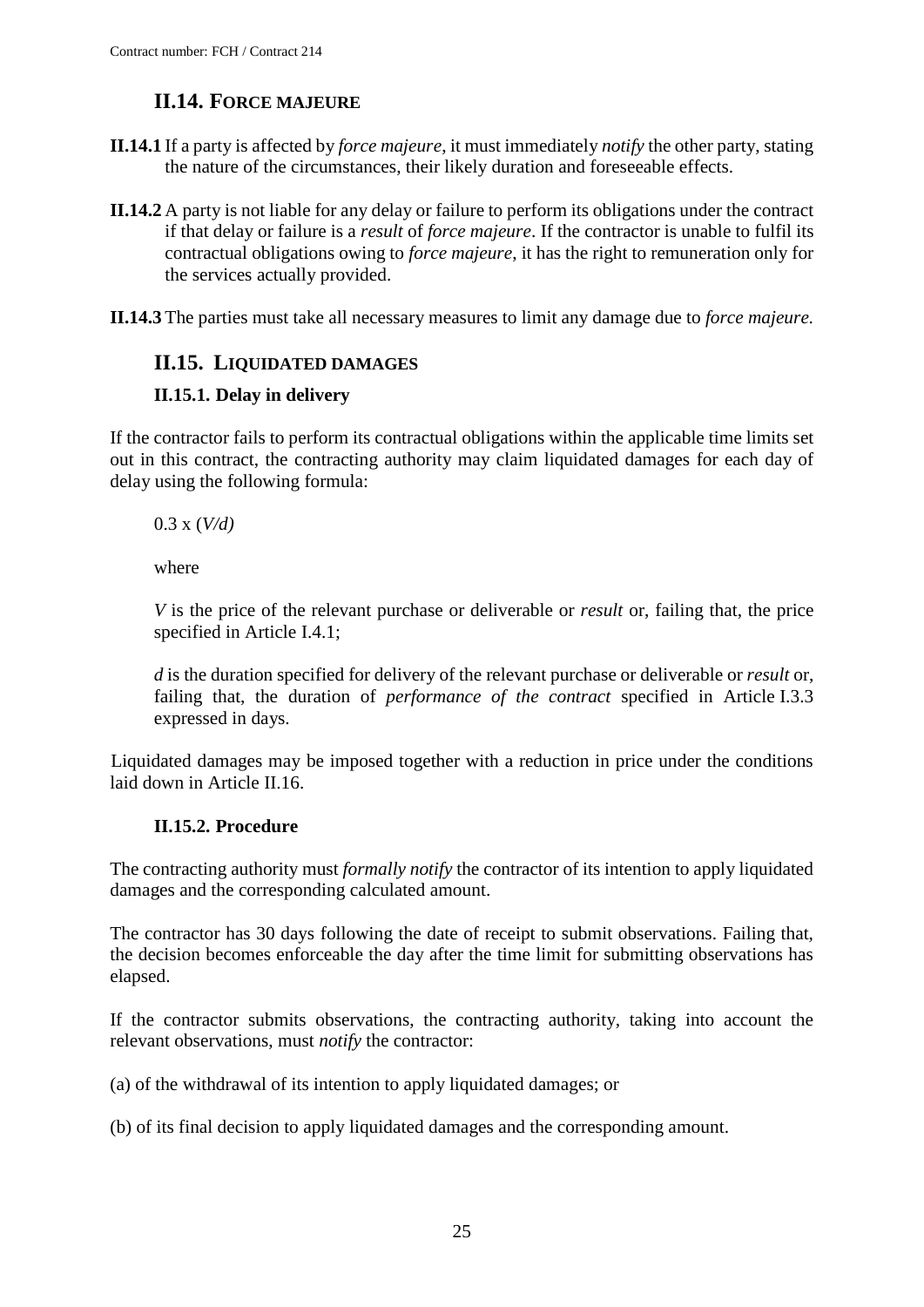### **II.15.3. Nature of liquidated damages**

<span id="page-25-0"></span>The parties expressly acknowledge and agree that any amount payable under this Article is not a penalty and represents a reasonable estimate of fair compensation for the damage incurred due to failure to provide the services within the applicable time limits set out in this contract.

### **II.15.4. Claims and liability**

<span id="page-25-1"></span>Any claim for liquidated damages does not affect the contractor's actual or potential liability or the contracting authority's rights under Article II.18.

### <span id="page-25-2"></span>**II.16. REDUCTION IN PRICE**

### <span id="page-25-3"></span>**II.16.1. Quality standards**

If the contractor fails to provide the service in accordance with the contract ('unperformed obligations') or if it fails to provide the service in accordance with the expected quality levels specified in the tender specifications ('low quality delivery'), the contracting authority may reduce or recover payments proportionally to the seriousness of the unperformed obligations or low quality delivery. This includes in particular cases where the contracting authority cannot approve a *result*, report or deliverable as defined in Article I.5 after the contractor has submitted the required additional information, correction or new version.

A reduction in price may be imposed together with liquidated damages under the conditions of Article II.15.

### **II.16.2. Procedure**

<span id="page-25-4"></span>The contracting authority must *formally notify* the contractor of its intention to reduce payment and the corresponding calculated amount.

The contractor has 30 days following the date of receipt to submit observations. Failing that, the decision becomes enforceable the day after the time limit for submitting observations has elapsed.

If the contractor submits observations, the contracting authority, taking into account the relevant observations, must *notify* the contractor:

(a) of the withdrawal of its intention to reduce payment; or

<span id="page-25-5"></span>(b) of its final decision to reduce payment and the corresponding amount.

### **II.16.3. Claims and liability**

Any reduction in price does not affect the contractor's actual or potential liability or the contracting authority's rights under Article II.18.

### <span id="page-25-6"></span>**II.17. SUSPENSION OF THE PERFORMANCE OF THE CONTRACT**

### <span id="page-25-7"></span>**II.17.1. Suspension by the contractor**

If the contractor is affected by *force majeure*, it may suspend the *performance of the contract*. The contractor must immediately *notify* the contracting authority of the suspension. The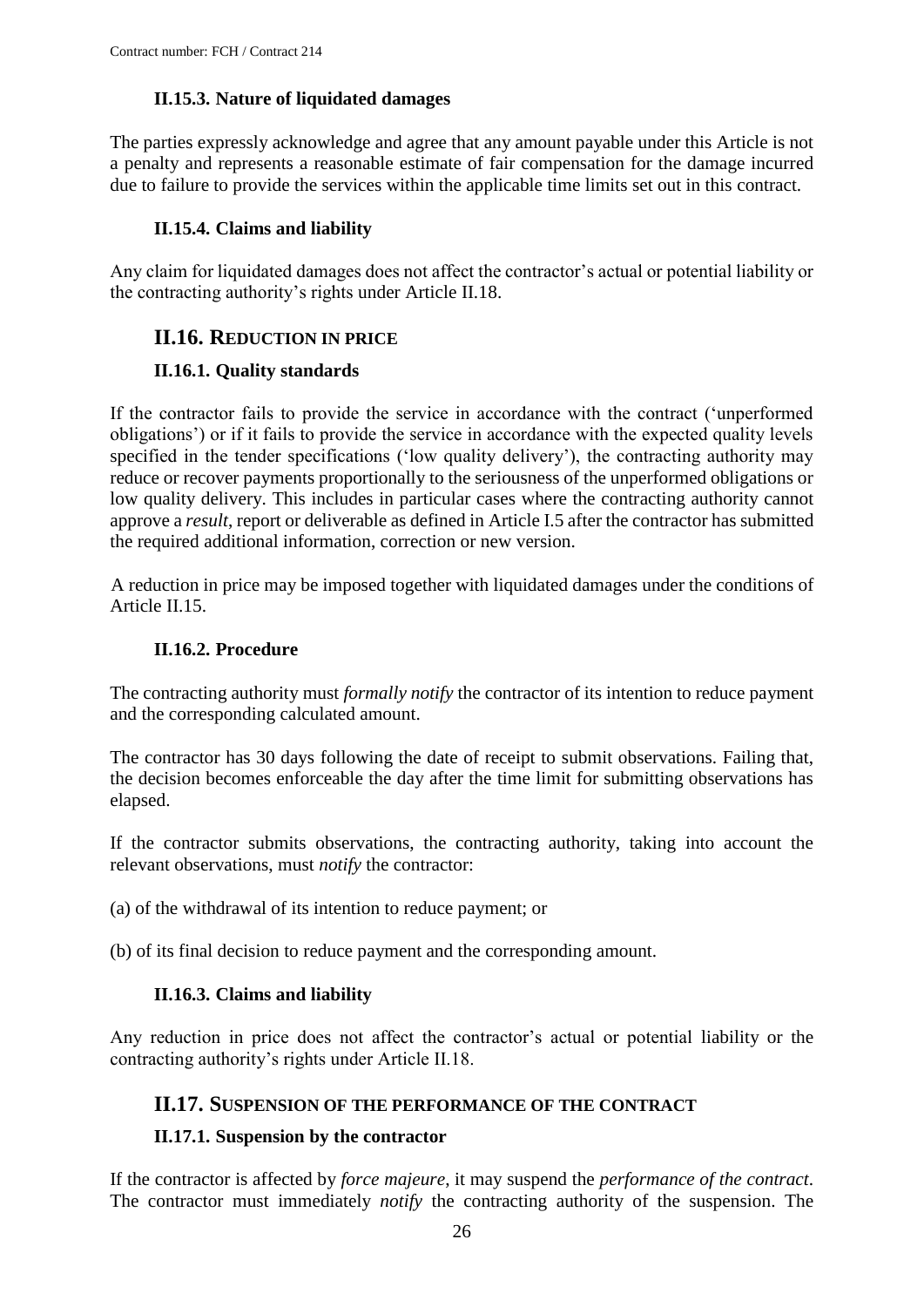*notification* must include a description of the *force majeure* and state when the contractor expects to resume the *performance of the contract*.

The contractor must *notify* the contracting authority as soon as it is able to resume *performance of the contract*, unless the contracting authority has already terminated the contract.

### **II.17.2. Suspension by the contracting authority**

<span id="page-26-0"></span>The contracting authority may suspend the *performance of the contract* or any part of it:

(a) if the procedure for awarding the contract or the *performance of the contract* proves to have been subject to *substantial errors, irregularities or fraud*;

(b) in order to verify whether the presumed *substantial errors, irregularities or fraud* actually occurred.

The contracting authority must *formally notify* the contractor of the suspension. Suspension takes effect on the date of *formal notification*, or at a later date if the *formal notification* so provides.

The contracting authority must *notify* the contractor as soon as possible whether:

(a) it is lifting the suspension; or

 $\overline{a}$ 

(b) it intends to terminate the contract under Article II.18.1(f) or (j).

<span id="page-26-1"></span>The contractor is not entitled to compensation for suspension of any part of the contract.

### **II.18. TERMINATION OF THE CONTRACT**

### <span id="page-26-2"></span>**II.18.1. Grounds for termination by the contracting authority**

The contracting authority may terminate the contract in the following circumstances:

- (a) if provision of the services under the contract has not actually started within 15 days of the scheduled date and the contracting authority considers the new date proposed, if any, unacceptable, taking into account Article II.11.2;
- (b) if the contractor is unable, through its own fault, to obtain any permit or licence required for *performance of the contract*;
- (c) if the contractor does not perform the contract in accordance with the tender specifications or is in breach of another substantial contractual obligation.
- (d) if the contractor or any person that assumes unlimited liability for the debts of the contractor is in one of the situations provided for in points (a) and (b) of Article 106(1) of the Financial Regulation<sup>3</sup>;
- (e) if the contractor or any *related person* is subject to any of the situations provided for in points (c) to (f) of Article 106(1) or to Article 106(2) of the Financial Regulation.
- (f) if the procedure for awarding the contract or the *performance of the contract* prove to have been subject to *substantial errors*, *irregularities* or *fraud*;

 $3$  Regulation (EU, EURATOM) No 966/2012 on the financial rules applicable to the general budget of the Union, as amended [http://eur-lex.europa.eu/legal](http://eur-lex.europa.eu/legal-content/EN/TXT/?uri=celex:32012R0966)[content/EN/TXT/?uri=celex:32012R0966](http://eur-lex.europa.eu/legal-content/EN/TXT/?uri=celex:32012R0966)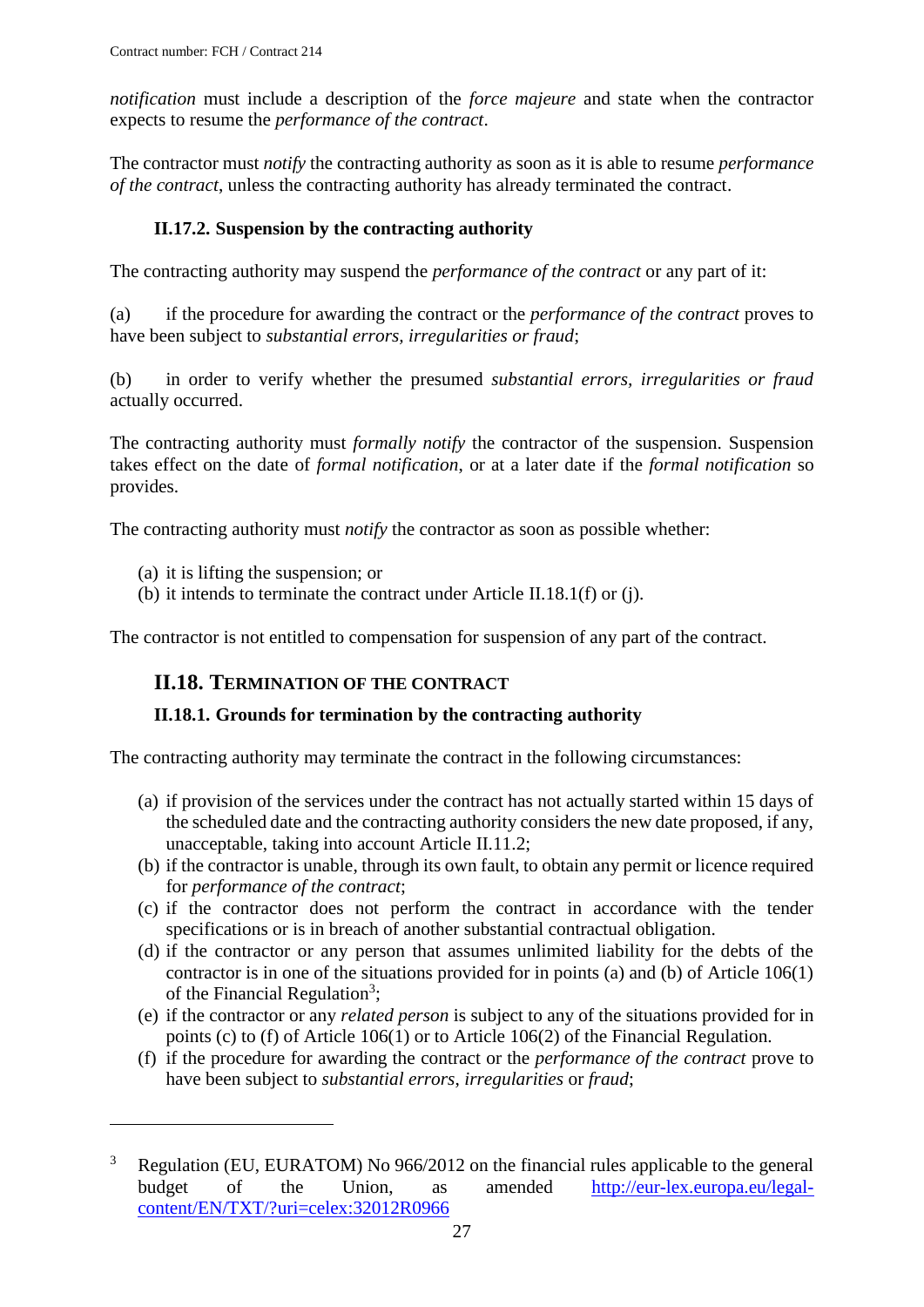- (g) if the contractor does not comply with applicable obligations under environmental, social and labour law established by Union law, national law, collective agreements or by the international environmental, social and labour law provisions listed in Annex X to Directive 2014/24/EU;
- (h) if the contractor is in a situation that could constitute a *conflict of interest* or a *professional conflicting interest* as referred to in Article II.7;
- (i) if a change to the contractor's legal, financial, technical, organisational or ownership situation is likely to substantially affect the *performance of the contract* or substantially modify the conditions under which the contract was initially awarded;
- (j) in the event of *force majeure*, where either resuming implementation is impossible or the necessary ensuing amendments to the contract would mean that the tender specifications are no longer fulfilled or result in unequal treatment of tenderers or contractors;

### **II.18.2. Grounds for termination by the contractor**

<span id="page-27-0"></span>The contractor may terminate the contract if:

- (a) it has evidence that the contracting authority has committed *substantial errors*, *irregularities* or *fraud* in the procedure for awarding the contract or the *performance of the contract*;
- (b) the contracting authority fails to comply with its obligations, in particular the obligation to provide the information needed for the contractor to perform the contract as provided for in the tender specifications.

#### **II.18.3. Procedure for termination**

<span id="page-27-1"></span>A party must *formally notify* the other party of its intention to terminate the contract and the grounds for termination.

The other party has 30 days following the date of receipt to submit observations, including the measures it has taken to continue fulfilling its contractual obligations. Failing that, the decision to terminate becomes enforceable the day after the time limit for submitting observations has elapsed.

If the other party submits observations, the party intending to terminate must *formally notify* it either of the withdrawal of its intention to terminate or of its final decision to terminate.

In the cases referred to in points (a) to (d) and (g) to (i) of Article II.18.1 and in Article II.18.2, the date on which the termination takes effect must be specified in the *formal notification*.

In the cases referred to in points (e), (f) and (j) of Article II.18.1, the termination takes effect on the day following the date on which the contractor receives *notification* of termination.

In addition, at the request of the contracting authority and regardless of the grounds for termination, the contractor must provide all necessary assistance, including information, documents and files, to allow the contracting authority to complete, continue or transfer the services to a new contractor or internally, without interruption or adverse effect on the quality or continuity of the services. The parties may agree to draw up a transition plan detailing the contractor's assistance unless such plan is already detailed in other contractual documents or in the tender specifications. The contractor must provide such assistance at no additional cost, except if it can demonstrate that it requires substantial additional resources or means, in which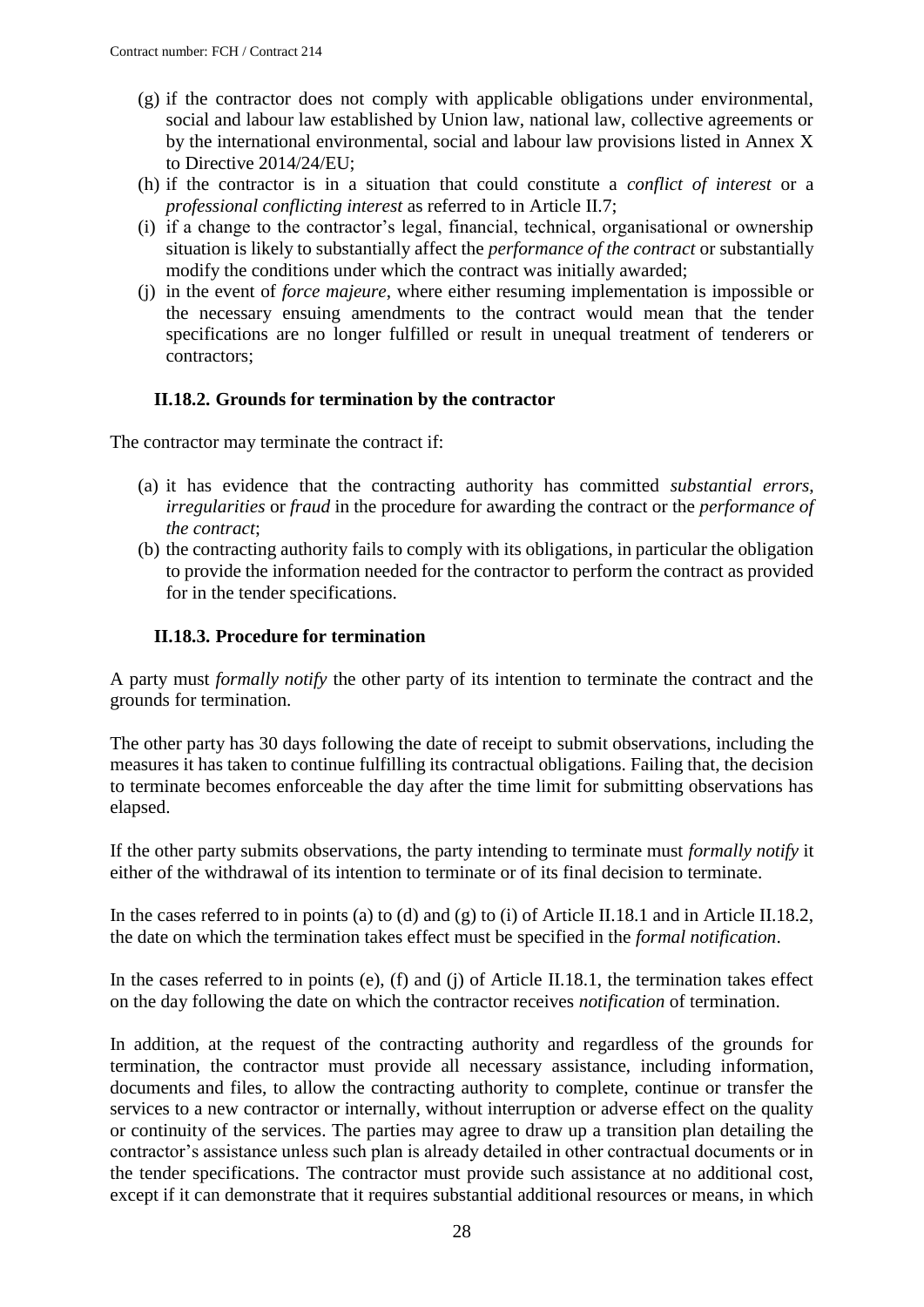case it must provide an estimate of the costs involved and the parties will negotiate an arrangement in good faith.

### **II.18.4. Effects of termination**

<span id="page-28-0"></span>The contractor is liable for damage incurred by the contracting authority as a result of the termination of the contract including the cost of appointing another contractor to provide or complete the services, unless the damage was caused by the situation specified in Article II.18.1 (j) or in Article II.18.2. The contracting authority may claim compensation for such damage.

The contractor is not entitled to compensation for any loss resulting from the termination of the contract, including loss of anticipated profits, unless the loss was caused by the situation specified in Article II.18.2.

The contractor must take all appropriate measures to minimise costs, prevent damage and cancel or reduce its commitments.

Within 60 days of the date of termination, the contractor must submit any report, deliverable or *result* and any invoice required for services that were provided before the date of termination.

In the case of joint tenders, the contracting authority may terminate the contract with each member of the group separately on the basis of points (d), (e) or (g) of Article II.18.1, under the conditions set out in Article II.11.2.

### <span id="page-28-1"></span>**II.19. INVOICES, VALUE ADDED TAX AND E-INVOICING**

### <span id="page-28-2"></span>**II.19.1. Invoices and value added tax**

Invoices must contain the contractor's (or leader's in the case of a joint tender) identification data, the amount, the currency and the date, as well as the contract reference.

Invoices must indicate the place of taxation of the contractor (or leader in the case of a joint tender) for value added tax (VAT) purposes and must specify separately amounts not including VAT and amounts including VAT.

The contracting authority is exempt from all taxes and duties, including VAT, in accordance with Articles 3 and 4 of the Protocol on the privileges and immunities of the European Union.

The contractor (or leader in the case of a joint tender) must complete the necessary formalities with the relevant authorities to ensure that the supplies and services required for *performance of the contract* are exempt from taxes and duties, including VAT.

### **II.19.2. E-invoicing**

<span id="page-28-3"></span>If provided for in the special conditions, the contractor (or leader in the case of a joint tender) submits invoices in electronic format if the conditions regarding electronic signature specified by Directive 2006/112/EC on VAT are fulfilled, i.e. using a qualified electronic signature or through electronic data interchange.

Reception of invoices by standard format (pdf) or email is not accepted.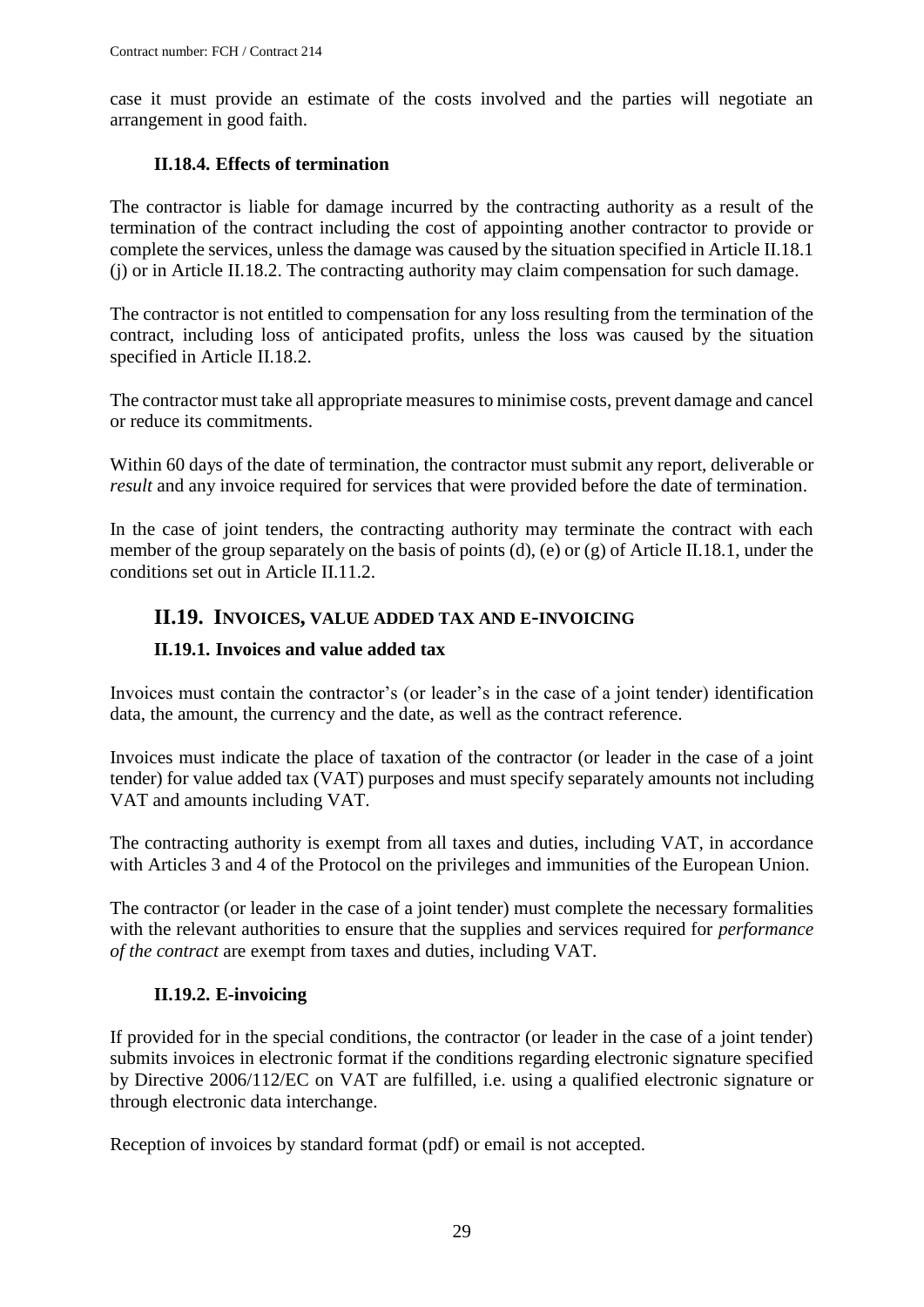# **II.20. PRICE REVISION**

<span id="page-29-0"></span>If a price revision index is provided in Article I.4.2, this Article applies to it.

Prices are fixed and not subject to revision during the first year of the contract.

At the beginning of the second and every following year of the contract, each price may be revised upwards or downwards at the request of one of the parties.

A party may request a price revision in writing no later than three months before the anniversary date of entry into force of the contract. The other party must acknowledge the request within 14 days of receipt.

At the anniversary date, the contracting authority must communicate the final index for the month in which the request was received, or failing that, the last provisional index available for that month. The contractor establishes the new price on this basis and communicates it as soon as possible to the contracting authority for verification.

The price revision is calculated using the following formula:

Ir  $Pr = PoX$  (--) Io where:  $Pr = \text{revised price};$  $Po = price$  in the tender;

 $I_0$  = index for the month in which the contract enters into force;

 $Ir = index$  for the month in which the request to revise prices is received.

# <span id="page-29-1"></span>**II.21. PAYMENTS AND GUARANTEES**

### <span id="page-29-2"></span>**II.21.1. Date of payment**

Payments are deemed to be effected on the date when they are debited to the contracting authority's account.

### **II.21.2. Currency**

<span id="page-29-4"></span><span id="page-29-3"></span>Payments are made in euros or in the currency provided for in Article I.7.

### **II.21.3. Conversion**

The contracting authority makes any conversion between the euro and another currency at the daily euro exchange rate published in the Official Journal of the European Union, or failing that, at the monthly accounting exchange rate, as established by the European Commission and published on the website indicated below, applicable on the day when it issues the payment order.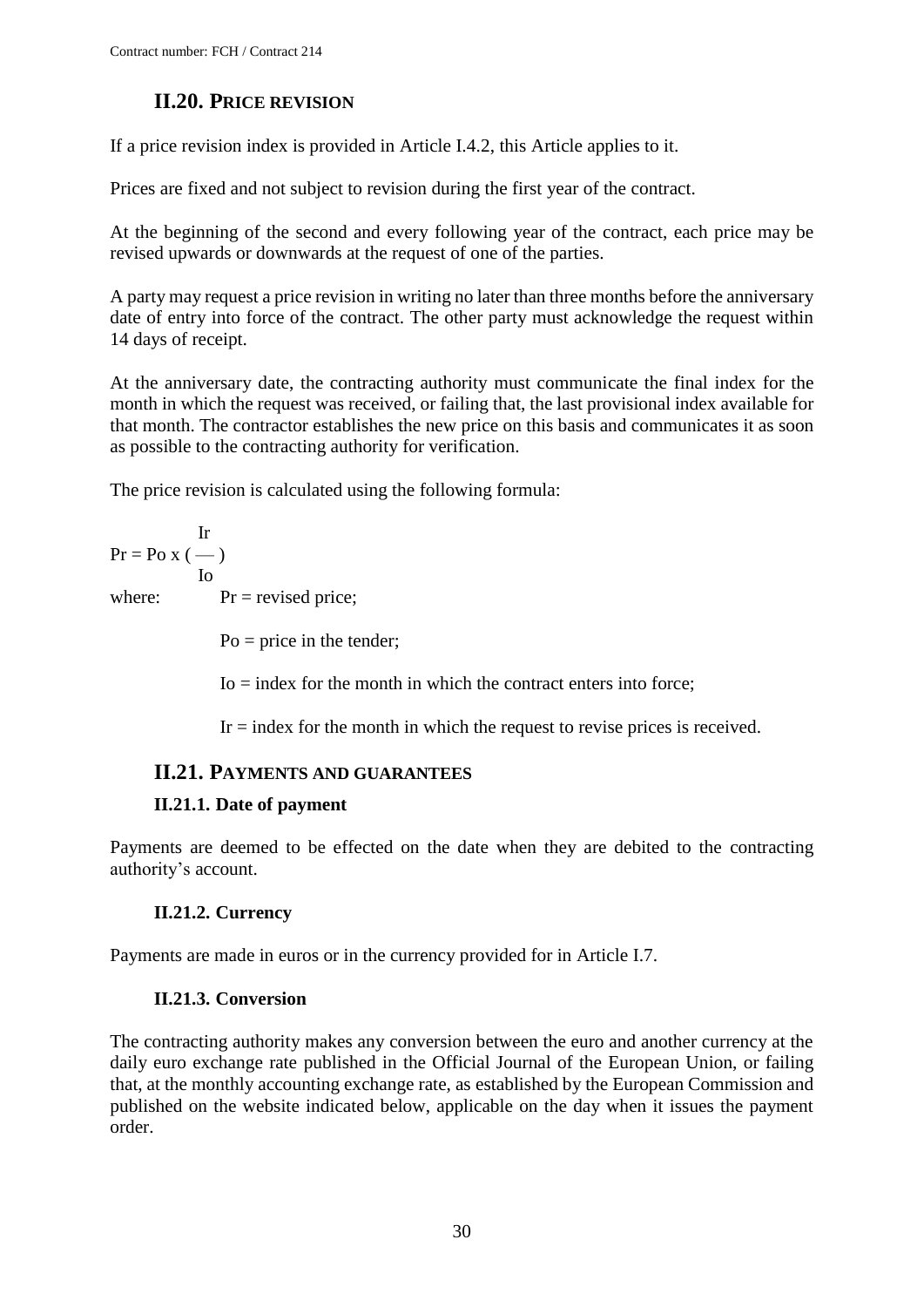The contractor makes any conversion between the euro and another currency at the monthly accounting exchange rate, established by the Commission and published on the website indicated below, applicable on the date of the invoice.

<span id="page-30-0"></span>[http://ec.europa.eu/budget/contracts\\_grants/info\\_contracts/inforeuro/inforeuro\\_en.cfm](http://ec.europa.eu/budget/contracts_grants/info_contracts/inforeuro/inforeuro_en.cfm)

### **II.21.4. Costs of transfer**

The costs of the transfer are borne as follows:

- (a) the contracting authority bears the costs of dispatch charged by its bank;
- (b) the contractor bears the costs of receipt charged by its bank;
- (c) the party causing repetition of the transfer bears the costs for repeated transfer.

### **II.21.5. Pre-financing, performance and money retention guarantees**

<span id="page-30-1"></span>If, as provided for in Articles I.5 or I.6*,* a financial guarantee is required for the payment of prefinancing, as performance guarantee or as retention money guarantee, it must fulfil the following conditions:

- (a) the financial guarantee is provided by a bank or a financial institution approved by the contracting authority or, at the request of the contractor and with the agreement of the contracting authority, by a third party;
- (b) the guarantor stands as first-call guarantor and does not require the contracting authority to have recourse against the principal debtor (the contractor).

The contractor bears the cost of providing such guarantee.

Pre-financing guarantees must remain in force until the pre-financing is cleared against interim payments or payment of the balance. Where the payment of the balance takes the form of a debit note, the pre-financing guarantee must remain in force for three months after the debit note is sent to the contractor. The contracting authority must release the guarantee within the following month.

Performance guarantees cover compliance with substantial contractual obligations until the contracting authority has given its final approval for the service. The performance guarantee must not exceed 10 % of the total price of the contract. The contracting authority must release the guarantee fully after final approval of the service, as provided for in the contract.

Retention money guarantees cover full delivery of the service in accordance with the contract including during the contract liability period and until its final approval by the contracting authority. The retention money guarantee must not exceed 10 % of the total price of the contract. The contracting authority must release the guarantee after the expiry of the contract liability period as provided for in the contract.

The contracting authority must not request a retention money guarantee where it has requested a performance guarantee.

### **II.21.6. Interim payments and payment of the balance**

<span id="page-30-2"></span>The contractor (or leader in the case of a joint tender) must send an invoice for interim payment, as provided for in Article I.5 or in the tender specifications.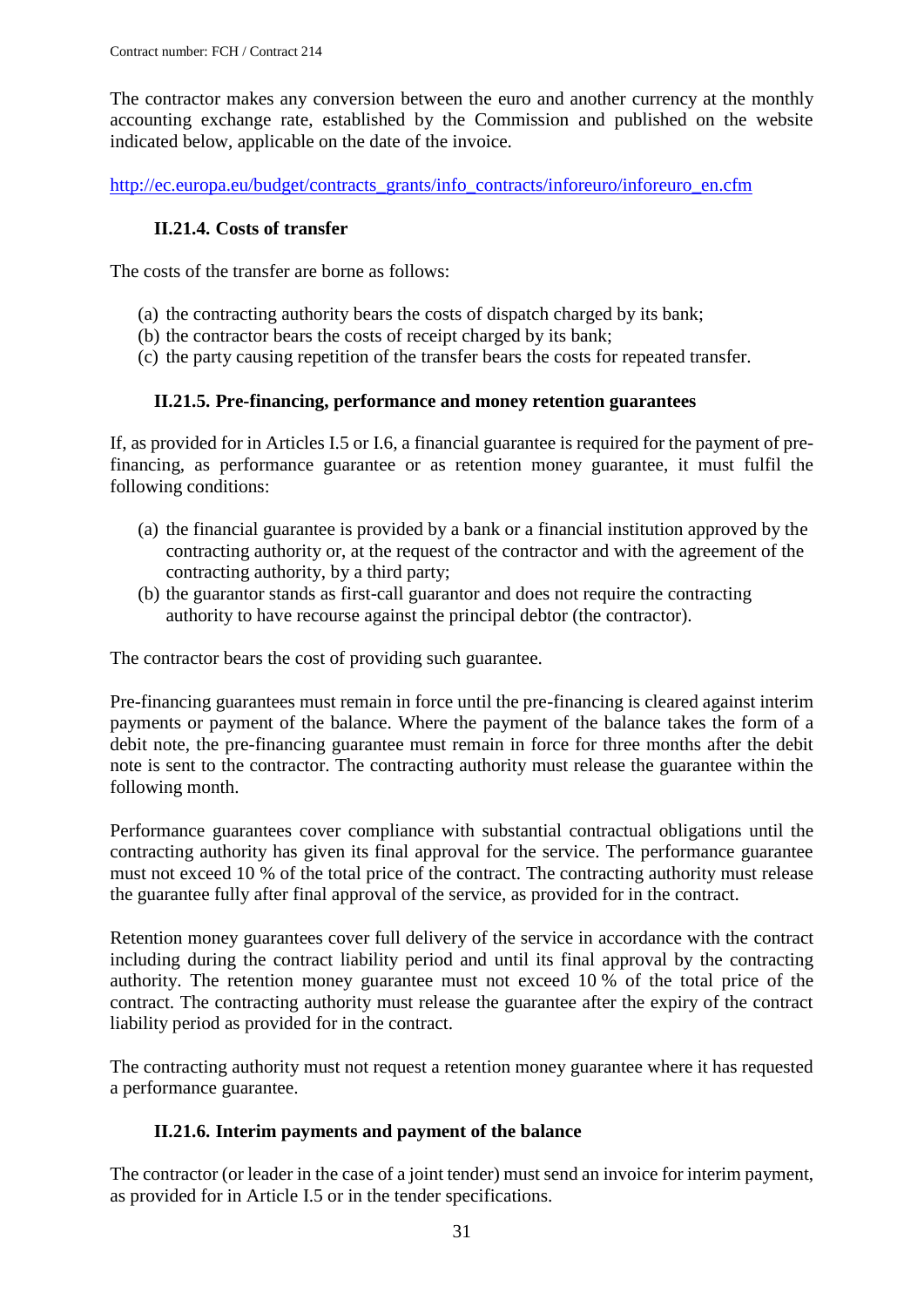The contractor (or leader in the case of a joint tender) must send an invoice for payment of the balance within 60 days of the end of the period of provision of the services, as provided for in Article I.5 or in the tender specifications.

Payment of the invoice and approval of documents does not imply recognition of the regularity, authenticity, completeness and correctness of the declarations and information they contain.

<span id="page-31-0"></span>Payment of the balance may take the form of recovery.

### **II.21.7. Suspension of the time allowed for payment**

The contracting authority may suspend the payment periods specified in Article I.5 at any time by *notifying* the contractor (or leader in the case of a joint tender) that its invoice cannot be processed. The reasons the contracting authority may cite for not being able to process an invoice are:

- (a) because it does not comply with the contract;
- (b) because the contractor has not produced the appropriate documents or deliverables; or
- (c) because the contracting authority has observations on the documents or deliverables submitted with the invoice.

The contracting authority must *notify* the contractor (or leader in the case of joint tender) as soon as possible of any such suspension, giving the reasons for it.

Suspension takes effect on the date the contracting authority sends the *notification*. The remaining payment period resumes from the date on which the requested information or revised documents are received or the necessary further verification, including on-the-spot checks, is carried out. Where the suspension period exceeds two months, the contractor (or leader in the case of a joint tender) may request the contracting authority to justify the continued suspension.

Where the payment periods have been suspended following rejection of a document referred to in the first paragraph of this Article and the new document produced is also rejected, the contracting authority reserves the right to terminate the contract in accordance with Article II.18.1(c)*.*

### **II.21.8. Interest on late payment**

<span id="page-31-1"></span>On expiry of the payment periods specified in Article I.5, the contractor (or leader in the case of a joint tender) is entitled to interest on late payment at the rate applied by the European Central Bank for its main refinancing operations in euros (the reference rate) plus eight points. The reference rate is the rate in force, as published in the C series of the *Official Journal of the European Union,* on the first day of the month in which the payment period ends.

Suspension of the payment period as provided for in Article II.21.7 is not considered as giving rise to late payment.

Interest on late payment covers the period running from the day following the due date for payment up to and including the date of payment as defined in Article II.21.1.

However, when the calculated interest is EUR 200 or less, it must be paid to the contractor (or leader in the case of a joint tender) only if it requests it within two months of receiving late payment.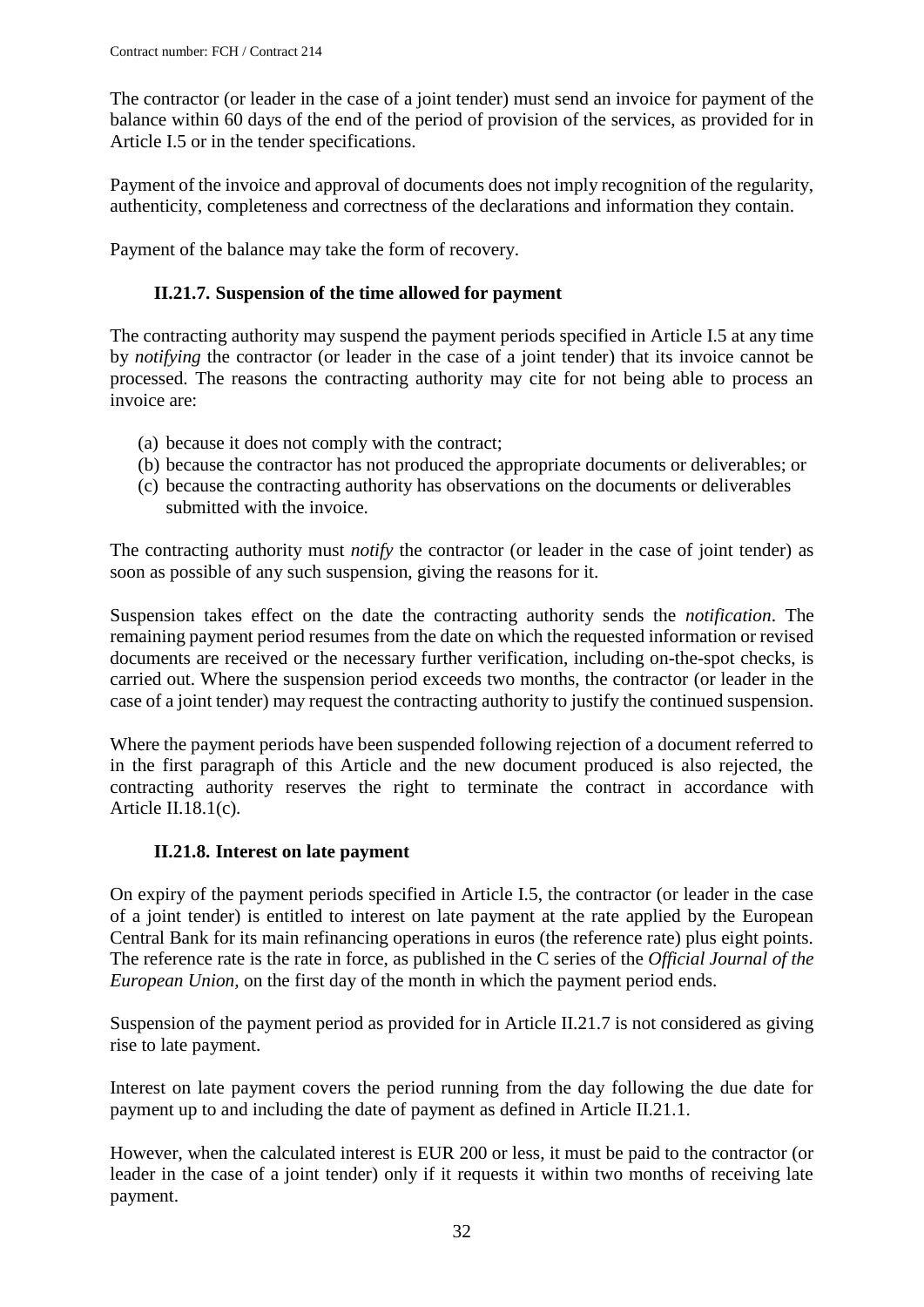# **II.22. REIMBURSEMENTS**

- <span id="page-32-0"></span>**II.22.1** If provided for in the special conditions or in the tender specifications, the contracting authority must reimburse expenses directly connected with the provision of the services either when the contractor provides it with supporting documents or on the basis of flat rates.
- **II.22.2** The contracting authority reimburses travel and subsistence expenses on the basis of the shortest itinerary and the minimum number of nights necessary for overnight stay at the destination.

**II.22.3** The contracting authority reimburses travel expenses as follows:

- (a) travel by air: up to the maximum cost of an economy class ticket at the time of the reservation;
- (b) travel by boat or rail: up to the maximum cost of a first class ticket;
- (c) travel by car: at the rate of one first class rail ticket for the same journey and on the same day;

In addition, the contracting authority reimburses travel outside Union territory if it has given its prior written approval for the expenses.

- **II.22.4** The contracting authority reimburses subsistence expenses on the basis of a daily subsistence allowance as follows:
	- (a) for journeys of less than 200 km for a return trip, no subsistence allowance is payable;
	- (b) the daily subsistence allowance is payable only on receipt of supporting documents proving that the person concerned was present at the destination;
	- (c) the daily subsistence allowance takes the form of a flat-rate payment to cover all subsistence expenses, including meals, local transport including transport to and from the airport or station, insurance and sundries;
	- (d) the daily subsistence allowance is reimbursed at the flat rates specified in Article I.4.3;
	- (e) accommodation is reimbursed on receipt of supporting documents proving the necessary overnight stay at the destination, up to the flat-rate ceilings specified in Article I.4.3.
- **II.22.5** The contracting authority reimburses the cost of shipment of equipment or unaccompanied luggage if it has given prior written approval for the expense.

### **II.23. RECOVERY**

<span id="page-32-1"></span>**II.23.1** If an amount is to be recovered under the terms of the contract, the contractor must repay the contracting authority the amount in question.

### **II.23.2. Recovery procedure**

<span id="page-32-2"></span>Before recovery, the contracting authority must *formally notify* the contractor of its intention to recover the amount it claims, specifying the amount due and the reasons for recovery and inviting the contractor to make any observations within 30 days of receipt.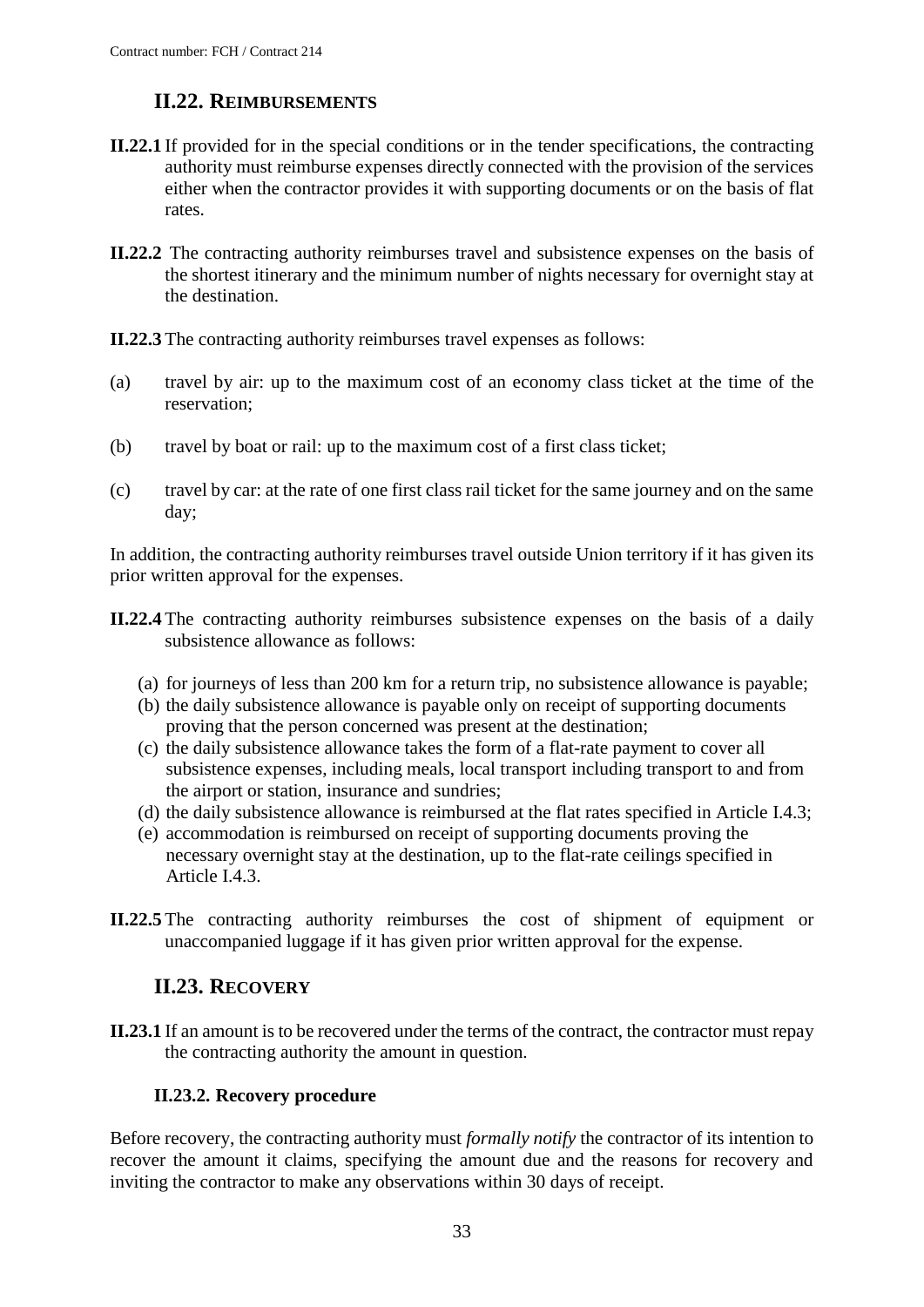If no observations have been submitted or if, despite the observations submitted, the contracting authority decides to pursue the recovery procedure, it must confirm recovery by *formally notifying* a debit note to the contractor, specifying the date of payment. The contractor must pay in accordance with the provisions specified in the debit note.

If the contractor does not pay by the due date, the contracting authority may, after informing the contractor in writing, recover the amounts due:

- (a) by offsetting them against any amounts owed to the contractor by the FCH 2 JU, the Union or by the European Atomic Energy Community;
- (b) by calling in a financial guarantee if the contractor has submitted one to the contracting authority;
- (c) by taking legal action.

### **II.23.3. Interest on late payment**

<span id="page-33-0"></span>If the contractor does not honour the obligation to pay the amount due by the date set by the contracting authority in the debit note, the amount due bears interest at the rate indicated in Article II.21.8. Interest on late payments will cover the period starting on the day after the due date for payment and ending on the date when the contracting authority receives the full amount owed.

Any partial payment is first entered against charges and interest on late payment and then against the principal amount.

#### **II.23.4. Recovery rules in the case of joint tender**

<span id="page-33-1"></span>If the contract is signed by a group (joint tender), the group is jointly and severally liable under the conditions set out in Article II.6 (liability). The contracting authority first claims the full amount to the leader of the group.

If the leader does not pay by the due date and if the amount cannot be offset in accordance with Article II.23.2 (a), the contracting authority may claim the full amount to any other member of the group by *notifying* the debit note already sent to the leader under Article II.23.2.

### **II.24. CHECKS AND AUDITS**

<span id="page-33-2"></span>**II.24.1** The contracting authority and the European Anti-Fraud Office may check or require an audit on the *performance of the contract*. This may be carried out either by OLAF's own staff or by any outside body authorised to do so on its behalf.

Such checks and audits may be initiated at any moment during the *performance of the contract* and up to five years starting from the payment of the balance.

The audit procedure is initiated on the date of receipt of the relevant letter sent by the contracting authority. Audits are carried out on a confidential basis.

**II.24.2** The contractor must keep all original documents stored on any appropriate medium, including digitised originals if authorised under national law, for a period of five years starting from the payment of the balance.